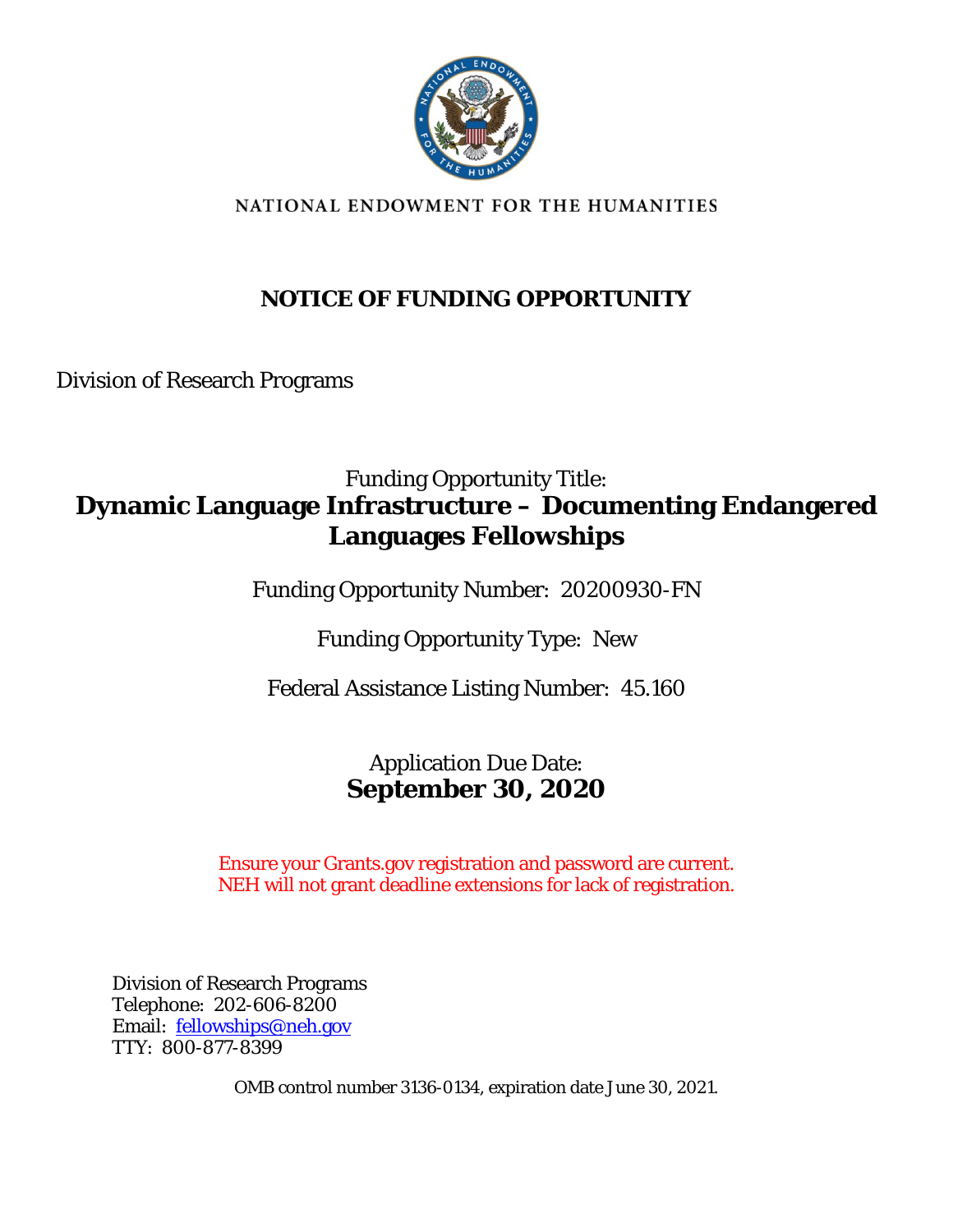# **Executive Summary**

The National Endowment for the Humanities (NEH) Division of Research Programs is accepting applications for Dynamic Language Infrastructure – Documenting Endangered Languages (DLI-DEL) Fellowships program, offered in partnership with the National Science Foundation (NSF). This program supports individual scholars for six to twelve months to pursue research on documentation and analysis of one or more endangered languages. DLI-DEL Fellowships provide recipients with time for fieldwork to record languages; digital archiving; transcription and annotation; linguistic and ethnographic analysis of findings; and preparation of print or digital research publications. Anticipated products include, but are not limited to, lexicons, grammars, databases, peer-reviewed articles, and monographs.

| Funding                     | Dynamic Language Infrastructure - Documenting Endangered           |
|-----------------------------|--------------------------------------------------------------------|
| <b>Opportunity Title:</b>   | <b>Languages Fellowships</b>                                       |
| <b>Funding</b>              | 20200930-FN                                                        |
| Opportunity                 |                                                                    |
| Number:                     |                                                                    |
| <b>Federal Assistance</b>   | 45.160                                                             |
| <b>Listing Number</b>       |                                                                    |
| $(CFDA)$ :                  |                                                                    |
| <b>Application Due</b>      | September 30, 2020, 11:59 p.m. Eastern Time                        |
| Dates:                      |                                                                    |
| Anticipated                 | April 2021                                                         |
| Announcement:               |                                                                    |
| <b>Anticipated Total</b>    | \$300,000                                                          |
| <b>Annual Available FY</b>  |                                                                    |
| 21 Funding:                 |                                                                    |
| <b>Estimated Number</b>     | Up to 5 grants                                                     |
| and Type of Awards:         |                                                                    |
| <b>Funding Range:</b>       | \$30,000 - \$60,000                                                |
| <b>Cost Sharing</b>         | N <sub>o</sub>                                                     |
| Required:                   |                                                                    |
| Period of                   | 6 - 12 months, starting as early as May 1, 2021, but no later than |
| Performance:                | September 1, 2021                                                  |
| <b>Eligible Applicants:</b> | <b>Individuals</b>                                                 |
|                             |                                                                    |
|                             | See Section C. Eligibility Information.                            |
| <b>Program Resource</b>     | https://www.neh.gov/program/dli-del-fellowships                    |
| Page:                       |                                                                    |
| <b>Pre-Application</b>      | <b>August 31, 2020</b>                                             |
| Webinar:                    | 2:00 pm Eastern Time                                               |
|                             | https://attendee.gotowebinar.com/register/3685365473148811023      |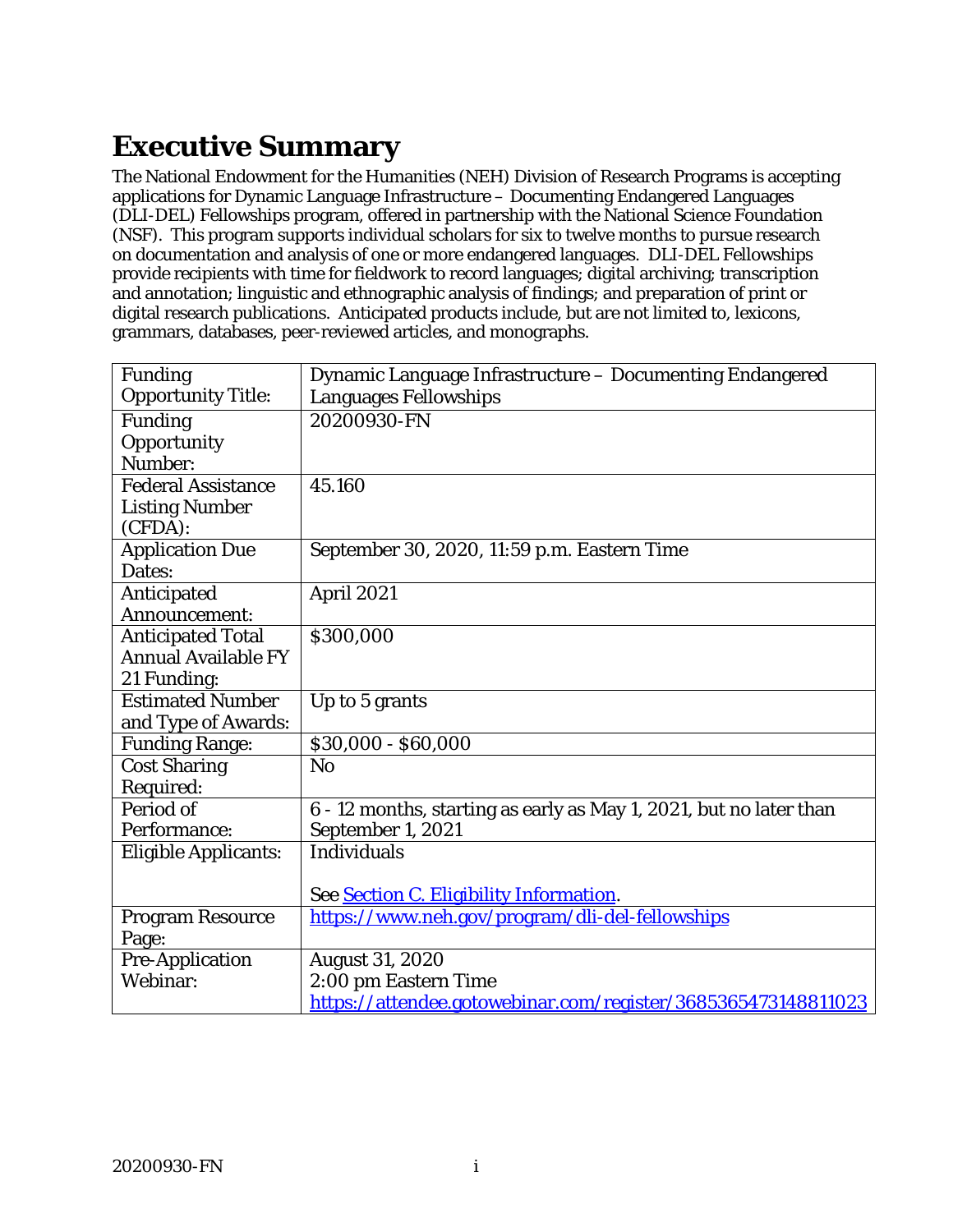### **Table of Contents**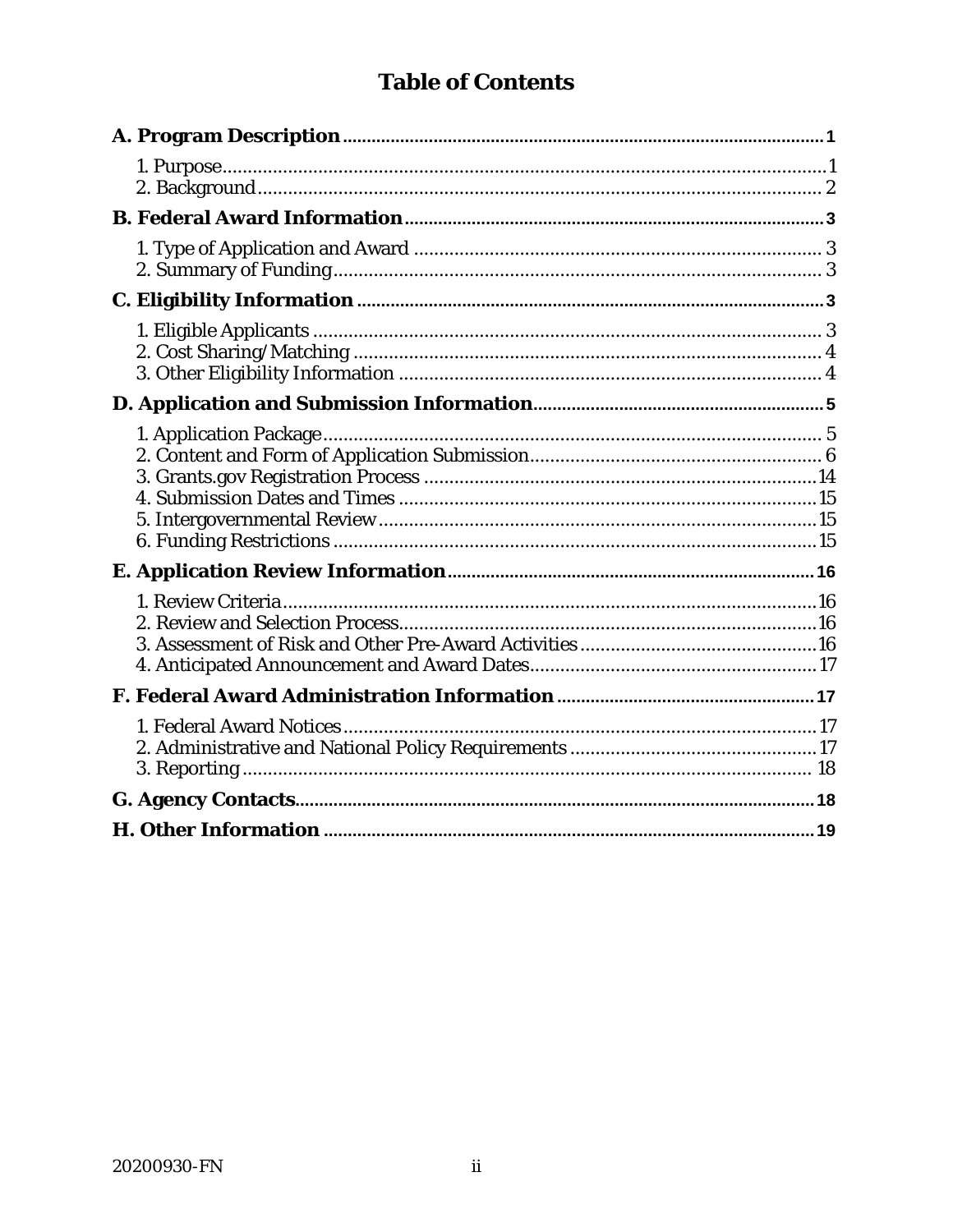# <span id="page-3-0"></span>**A. Program Description**

### <span id="page-3-1"></span>**1. Purpose**

The Dynamic Language Infrastructure –Documenting Endangered Languages (DLI-DEL) program is an interdisciplinary partnership between the National Science Foundation (NSF) and the National Endowment for the Humanities (NEH) to advance scholarly knowledge concerning endangered human languages.

The broad range of human languages is vital for understanding human behavior and cognition. Yet roughly half of the world's seven thousand languages are endangered and at risk of extinction. These endangered languages constitute an irreplaceable resource, not only for the communities who speak them, but also for scientists and scholars.

The great variety of these languages represents a vast, largely unmapped territory for which linguists, anthropologists, and cognitive scientists can chart and study the full capabilities and limits of the human mind. Each endangered language embodies unique local knowledge of the cultures and natural systems in the region in which it is spoken. These languages are important sources of evidence for filling in the record of the human past.

Since the discipline of linguistics is a responsibility of both NSF and NEH, addressing the imminent loss of linguistic knowledge is a major concern and a priority for both agencies, which have jointly supported this program since 2005. Learn more about the DLI-DEL initiative in [Section H. Other Information.](#page-21-0)

DLI-DEL Fellowships prioritize the analysis and publication of highly endangered language corpuses or extinct languages closely related to highly endangered languages. NEH funding supports fieldwork and other activities relevant to the digital recording, documenting, archiving, and scholarly analysis of endangered languages, including the preparation of lexicons, grammars, databases, peer-reviewed articles, and monographs. The program aims to leverage advances in information technology and contributes to the development of the next generation of researchers. NEH expects that language documentation resulting from awards will be archived and maintained to ensure its long-term availability.

NEH invites applications from individual linguists, linguistic anthropologists, or sociolinguists, and encourages submissions from independent scholars and junior scholars. Applicants should demonstrate a history of collaboration with other scholars and/or community members. Competitive submissions employ state-of-the-art documentation methods; embody exceptional research and rigorous analysis; and clearly articulate the level of endangerment of the language or languages to be studied.

Examples of previously funded DLI-DEL Fellowships may be viewed [here.](https://securegrants.neh.gov/publicquery/main.aspx?q=1&a=0&n=0&o=0&ot=0&k=0&f=0&s=0&cd=0&p=1&pv=238&d=0&at=0&y=0&prd=0&cov=0&prz=0&wp=0&ob=year&or=DESC)

#### **Dissertation revisions**

Applicants may seek funding for projects based on completed dissertations. You must state in your application narrative that the proposal is to revise a dissertation, and you must explain how the new project moves beyond the original dissertation.

#### **Concurrent grants from other organizations**

Recipients of DLI-DEL Fellowships may simultaneously hold fellowships or grants from institutions other than NEH—including sabbaticals and grants from their own institutions—in support of the same project during their period of performance.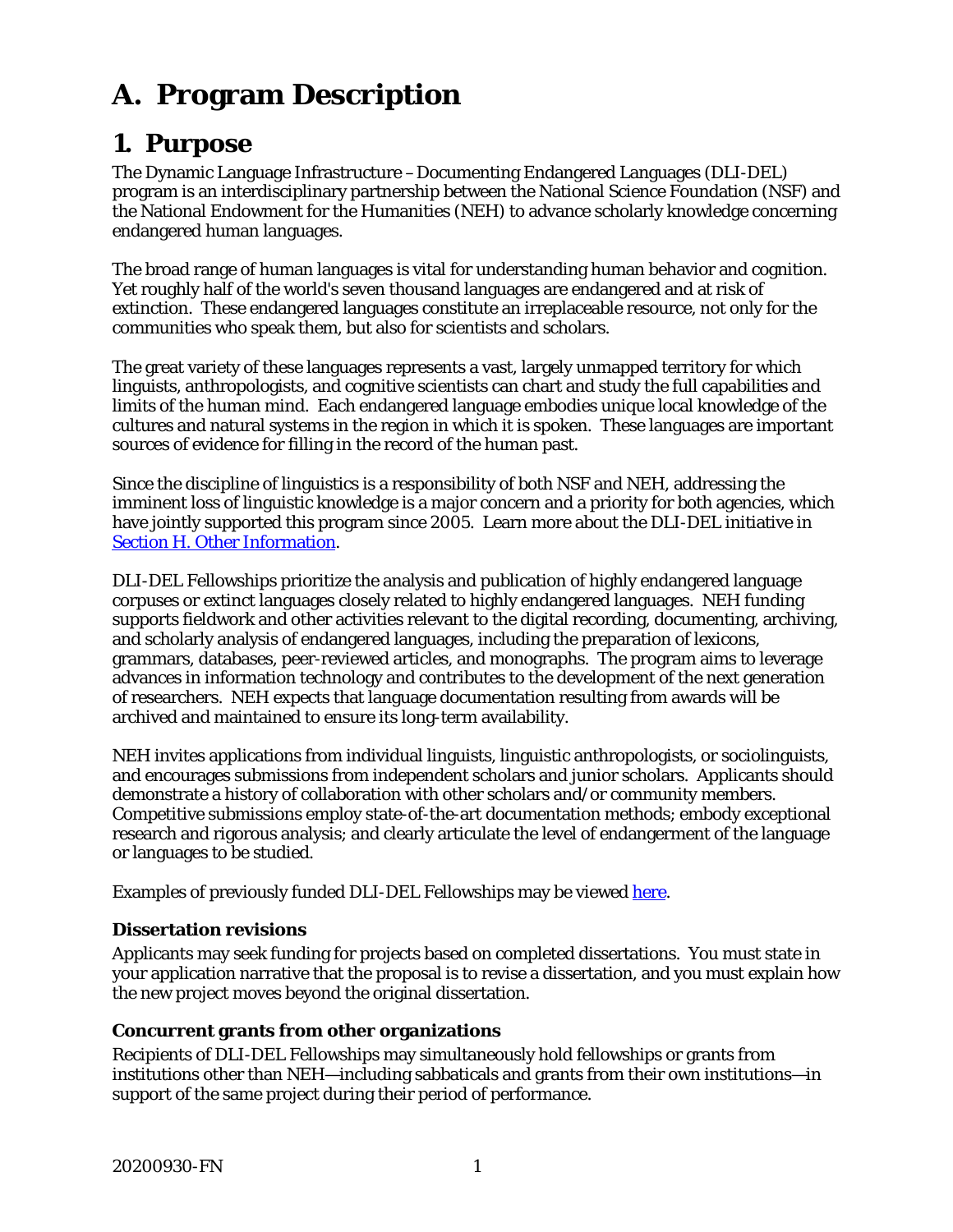#### **Collaborative projects**

DLI-DEL Fellowships are designed for individual researchers. An award may not be divided among multiple collaborators. If you are seeking funds for more than one researcher for the same project, each person must submit a separate application specifying their individual contribution. Peer reviewers will be asked to evaluate each application on its own merits. Each application should clearly explain how the work will be divided and the extent to which each researcher's contribution depends on that of the other(s). Collaborating scholars affiliated with an eligible institution should consider applying for a Senior Research Grant through the [DLI-](https://www.nsf.gov/pubs/2019/nsf19606/nsf19606.htm)[DEL program](https://www.nsf.gov/pubs/2019/nsf19606/nsf19606.htm) offered by NSF in collaboration with [NEH's Division of Preservation & Access.](https://www.neh.gov/grants/preservation/documenting-endangered-languages) See [Related funding opportunities](#page-21-1) to learn more.

<span id="page-4-0"></span>Unallowable activities are described in section [D6. Funding Restrictions.](#page-17-2)

### **2. Background**

This program is authorized by [20 U.S.C.](https://uscode.house.gov/view.xhtml?req=(title:20%20section:956a%20edition:prelim)) §956, *et seq*. Awards are subject to the [NEH-NSF](https://www.neh.gov/grants/manage/neh-nsf-documenting-endangered-languages-fellowships-terms-and-conditions)  [Documenting Endangered Languages Fellowships Terms and Conditions.](https://www.neh.gov/grants/manage/neh-nsf-documenting-endangered-languages-fellowships-terms-and-conditions)

Since 2005, NSF and NEH have promoted the joint, multi-year funding program, originally named Documenting Endangered Languages (DEL). Following adjustments in 2019, the program was retitled Dynamic Language Infrastructure – Documenting Endangered Languages (DLI-DEL). While previously all applications were solicited, submitted, and reviewed by NSF, NEH has now assumed these responsibilities for DLI – DEL Fellowships. For further information about other funding opportunities through this NSF – NEH partnership, see [Section H. Other Information.](#page-21-0)

According to the 1965 National Foundation on the Arts and the Humanities Act, "The term 'humanities' includes, but is not limited to, the study of the following: language, both modern and classical; linguistics; literature; history; jurisprudence; philosophy; archaeology; comparative religion; ethics; the history, criticism and theory of the arts; those aspects of the social sciences which have humanistic content and employ humanistic methods; and the study and application of the humanities to the human environment with particular attention to reflecting our diverse heritage, traditions, and history and to the relevance of the humanities to the current conditions of national life."

To learn more about the NEH, visit [https://www.neh.gov/about.](https://www.neh.gov/about)

#### **NEH Area of Interest**

NEH is especially interested in supporting projects that advance humanities-related work in the following area.

#### **Protecting our Cultural Heritage**

In response to the destruction of cultural heritage materials worldwide, NEH encourages applications for projects that study, document, or create digital representations of lost or imperiled cultural heritage materials. Proposed projects should be based on scholarly work and follow standards and best practices. Project teams must include appropriate methodological specialists and humanities scholars. Projects must demonstrate the capacity to be sustained and must be widely accessible to the public. Learn more about [Protecting our Cultural Heritage.](https://www.neh.gov/grants/protecting-our-cultural-heritage)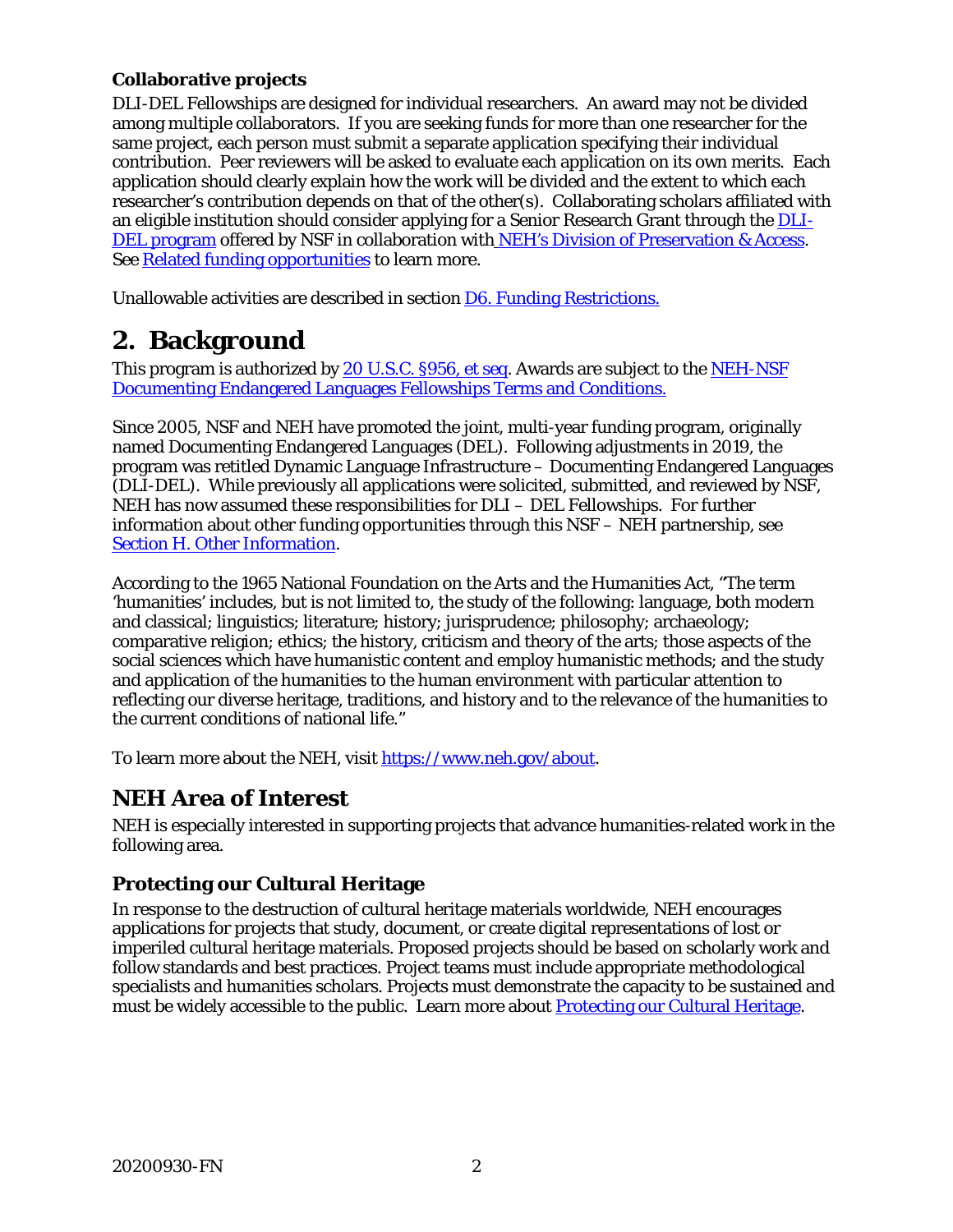# <span id="page-5-1"></span>**B. Federal Award Information**

## <span id="page-5-2"></span>**1. Type of Application and Award**

NEH seeks new applications in response to this notice (as opposed to supplements or renewals). Previously rejected applications may be revised and resubmitted.

NEH will provide funding in the form of grants.

## <span id="page-5-3"></span>**2. Summary of Funding**

Approximately \$300,000 is expected to be available to fund up to five recipients.

The actual amount available will not be determined until enactment of the final FY 2021 federal budget. This program notice is subject to the appropriation of funds, and is a contingency action taken to ensure that, should funds become available for this purpose, applications can be processed and funds awarded in a timely manner.

Applicants may request a period of performance of no less than six and up to twelve months at a stipend of \$5,000 per month. The minimum stipend is \$30,000 for six months and the maximum stipend is \$60,000 for twelve months.

DEL fellowships are paid in installments and prorated according to the term length. Typically, the first payment is made at the beginning of the term period and subsequent payments are made every third month through the fellowship term.

Benefit Coverage: Some institutions are willing to continue paying healthcare and other benefits if grant payments are made through them. Please consult with your institution about this option.

The period of performance must be **full-time**. If a full-time continuous term is not feasible for you, you may split your term into two separate active periods, each of which must be at least three months in duration. After a grant has been awarded, requests to change the period of performance must be submitted through eGMS Reach at least 30 days before the end date of the period of performance. Approval of such requests may impact your payment schedule. (Because grant funds are paid in advance, you may be required to return a portion of the award to NEH for re-issue at a later date.) You must complete your fellowship term within two years of your initial month. During the two active periods, you must work full-time on the project and may not accept a teaching assignment or undertake any other major activity.

You should request a period of performance that suits your schedule and the needs of your project. Requesting a period shorter than twelve months will not improve your chance of receiving an award.

Recipients may begin their periods of performance as early as May 1, 2021, and no later than September 1, 2021.

# <span id="page-5-0"></span>**C. Eligibility Information**

## <span id="page-5-4"></span>**1. Eligible Applicants**

The DLI-DEL Fellowships program accepts applications from individuals who meet the following requirements.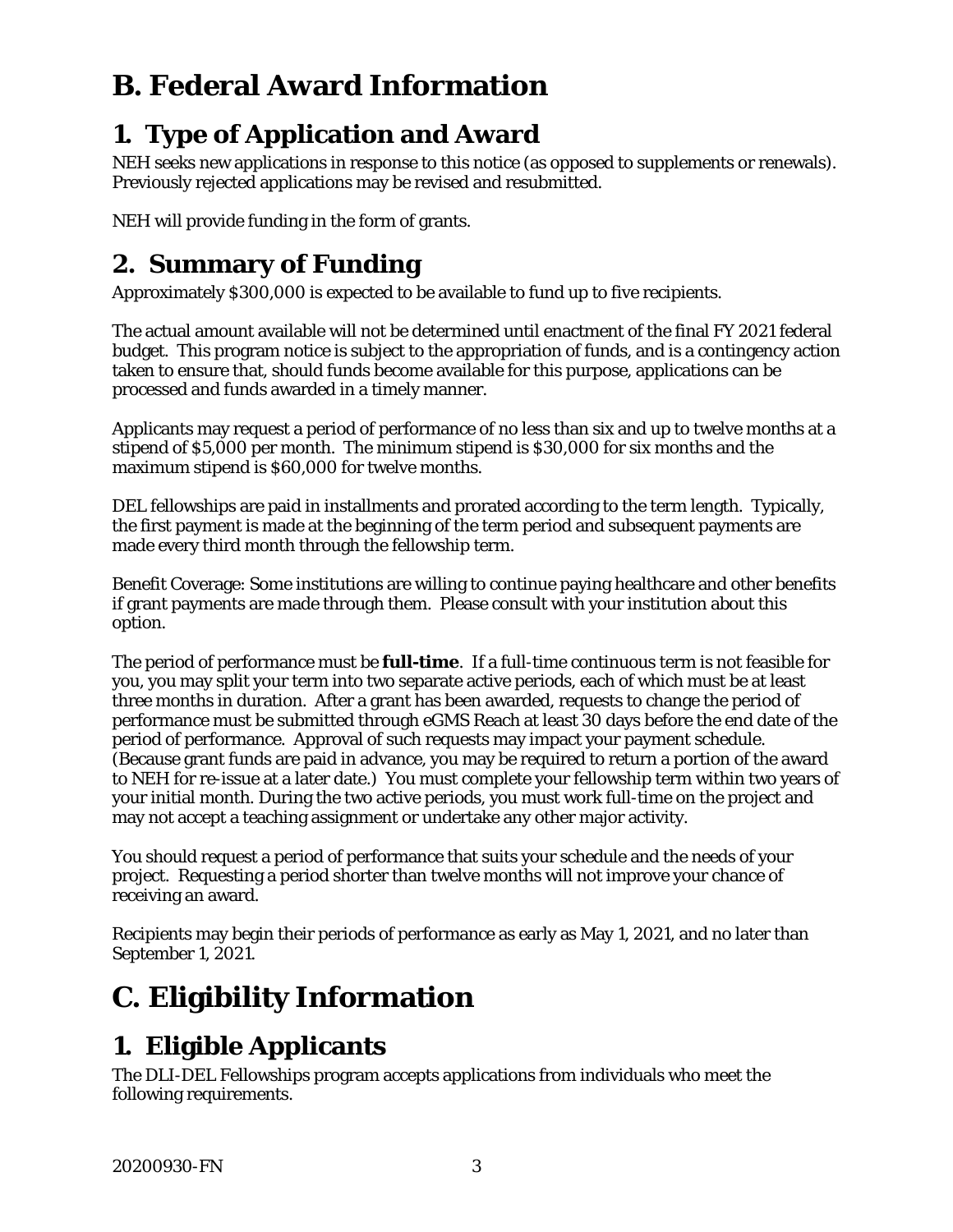#### **Citizenship**

U.S. citizens, whether they reside inside or outside the United States, are eligible to apply. Foreign nationals who have been living in the United States or its jurisdictions for at least the three years prior to the application deadline are also eligible. Foreign nationals who take up permanent residence outside the United States any time between the application deadline and the end of the period of performance will forfeit their eligibility to hold an award. (Leaving the U.S. on a temporary basis is permitted.)

#### **Currently enrolled students**

While applicants need not have advanced degrees, individuals currently enrolled in a degreegranting program are ineligible to apply. Applicants who have satisfied all the requirements for a degree and are awaiting its conferral are eligible for DLI-DEL Fellowships; but such applicants must include a letter from the dean of the conferring school or their department chair attesting to the applicant's status as of the deadline in Attachment 9: Degree conferral.

Organizations are not eligible to apply on behalf of scholars. DLI-DEL Fellowship awards may not be transferred to the applicant's institution. If an individual recipient elects to have the fellowship paid through their institution, all NEH funds must be remitted to the individual. The institution may not take an institutional allowance.

## <span id="page-6-0"></span>**2. Cost Sharing/Matching**

Cost sharing or matching is not required in this program.

Cost sharing or matching is the portion of the project costs not paid by NEH funds.

## <span id="page-6-1"></span>**3. Other Eligibility Information**

You may apply to only one of the following NEH fellowships programs in a given federal fiscal year:

- DLI-DEL Fellowships
- [Public Scholars](http://www.neh.gov/grants/research/public-scholar-program)
- [Summer Stipends](http://www.neh.gov/grants/research/summer-stipends)

However, you may compete concurrently in the following programs for individuals in a given year:

- [Fellowships](https://www.neh.gov/grants/research/fellowships)
- NEH [Mellon Fellowships for Digital Publications](https://www.neh.gov/grants/research/neh-mellon-fellowships-digital-publication)
- [Awards for Faculty at Hispanic-Serving Institutions,](https://www.neh.gov/grants/research/awards-faculty-hispanic-serving-institutions) Historically Black Colleges & [Universities,](https://www.neh.gov/grants/research/awards-faculty-historically-black-colleges-and-universities) and [Tribal Colleges & Universities](https://www.neh.gov/grants/research/awards-faculty-tribal-colleges-and-universities)
- [Fellowships for Advanced Social Science Research on Japan](https://www.neh.gov/grants/research/fellowships-advanced-social-science-research-japan)
- [NEH-funded fellowships at independent research institutions](https://www.neh.gov/divisions/research/fpiri-supported-fellowships)

Each competition has distinct application requirements. Follow the instructions in the relevant notice of funding opportunity.

#### **Projects previously supported by NEH**

You may not apply for funding for activities previously supported by any of the following programs:

- DLI-DEL Fellowships
- **[Fellowships](https://www.neh.gov/grants/research/fellowships)**

20200930-FN 4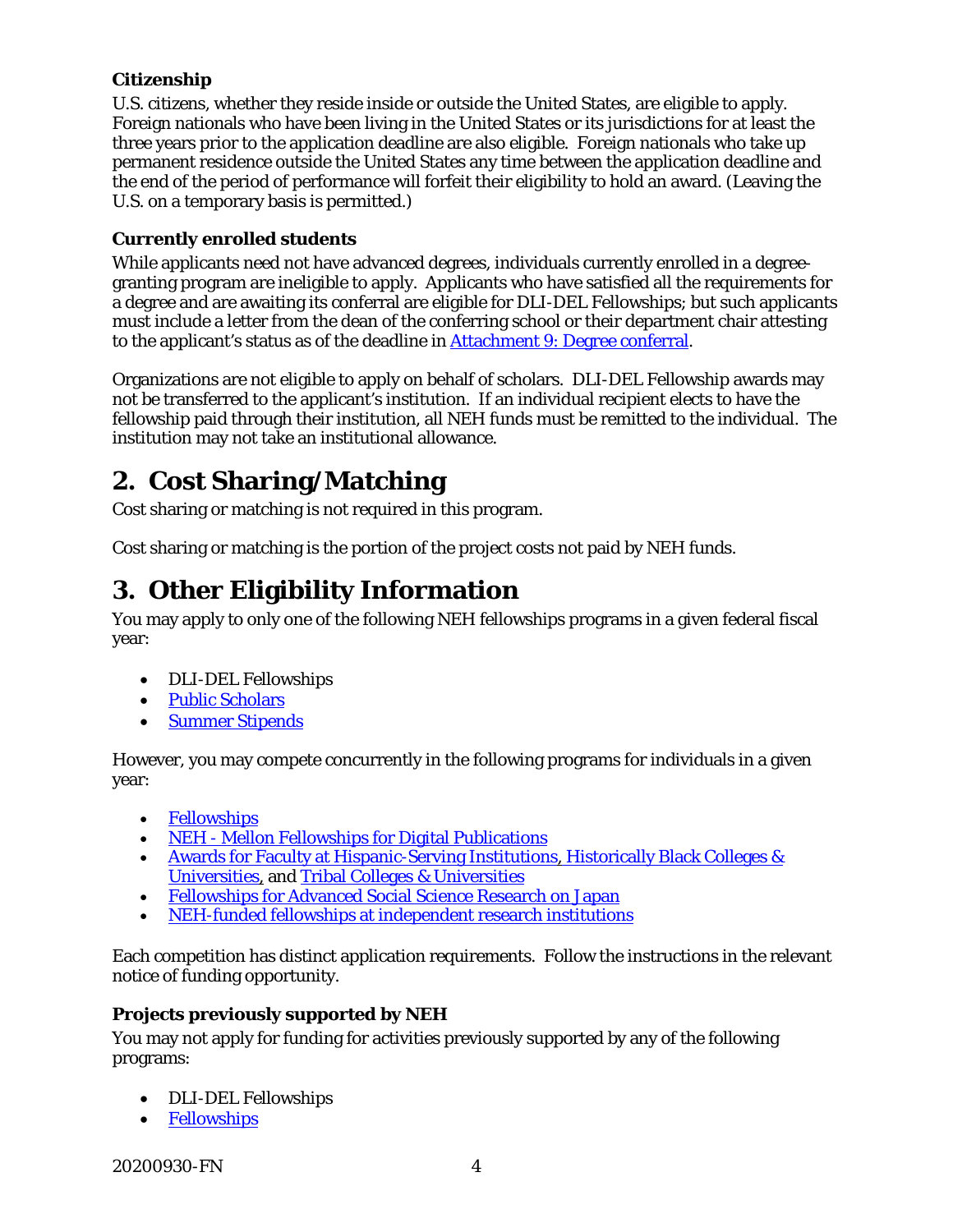- [NEH-Mellon Fellowships for Digital Publication](https://www.neh.gov/grants/research/neh-mellon-fellowships-digital-publication)
- [Public Scholars](https://www.neh.gov/grants/research/public-scholar-program)
- [Awards for Faculty at Hispanic-Serving Institutions,](https://www.neh.gov/grants/research/awards-faculty-hispanic-serving-institutions) [Historically Black Colleges and](https://www.neh.gov/grants/research/awards-faculty-historically-black-colleges-and-universities)  [Universities,](https://www.neh.gov/grants/research/awards-faculty-historically-black-colleges-and-universities) and [Tribal Colleges and Universities](https://www.neh.gov/grants/research/awards-faculty-tribal-colleges-and-universities)
- Fellowships [for Advanced Social Science Research on Japan](https://www.neh.gov/grants/research/fellowships-advanced-social-science-research-japan)
- [Summer Stipends](http://www.neh.gov/grants/research/summer-stipends)

An NEH award for one stage of a project does not commit NEH to continued support for the project. Applications for each stage of a project are evaluated independently.

#### **Other restrictions**

- Applicants may not submit multiple applications under this announcement.
- Applicants may not hold two or more NEH individual awards with overlapping periods of performance (for example, a DLI-DEL Fellowship and an NEH Fellowship or an Awards for Faculty grant).
- Applicants may not accept or hold two NEH individual awards in the same fiscal year (for example, if you apply to the Fellowships program and subsequently accept a DLI-DEL Fellowship award, your application to the Fellowships program will be automatically withdrawn).
- Applicants may not work on a project supported by an NEH institutional award, an NSF DLI-DEL Senior Research Grant, or NSF DLI-DEL conference as either a project director, key personnel, or participant during the period of performance of an NEH individual award that is held full-time.

If an application is submitted more than once prior to the application due date (including submitting to the wrong funding opportunity number or making corrections/updates), NEH will accept your **last** validated online submission, under the correct funding opportunity number, prior to the Grants.gov application due date as the final and only acceptable application.

NEH does not make awards to other federal entities or to applicants whose projects are so closely intertwined with a federal entity that the project takes on characteristics of the federal entity's own authorized activities. This does not preclude applicants from using funds from, or sites and materials controlled by, other federal entities in their projects.

All application materials must be received by the application deadline. Applications that are late, incomplete, nonresponsive to the program, or that violate the format requirements (including page limits) will not be considered for funding under this notice. See D6. [Funding Restrictions](#page-17-2) and the [Application Components Table.](#page-8-0)

# <span id="page-7-0"></span>**D. Application and Submission Information**

## <span id="page-7-1"></span>**1. Application Package**

You are required to apply online through [Grants.gov Workspace](https://www.grants.gov/web/grants/applicants/workspace-overview.html) using the Standard Form 424 – Individual (SF-424 Individual) application package associated with the funding opportunity and following the instructions provided by Grants.gov unless otherwise noted below.

A link to the DLI-DEL Fellowships funding opportunity page on Grants.gov, including the application package, can be found on the [program resource page.](https://www.neh.gov/program/dli-del-fellowships)

To request a paper copy of this announcement, contact [fellowships@neh.gov.](mailto:fellowships@neh.gov)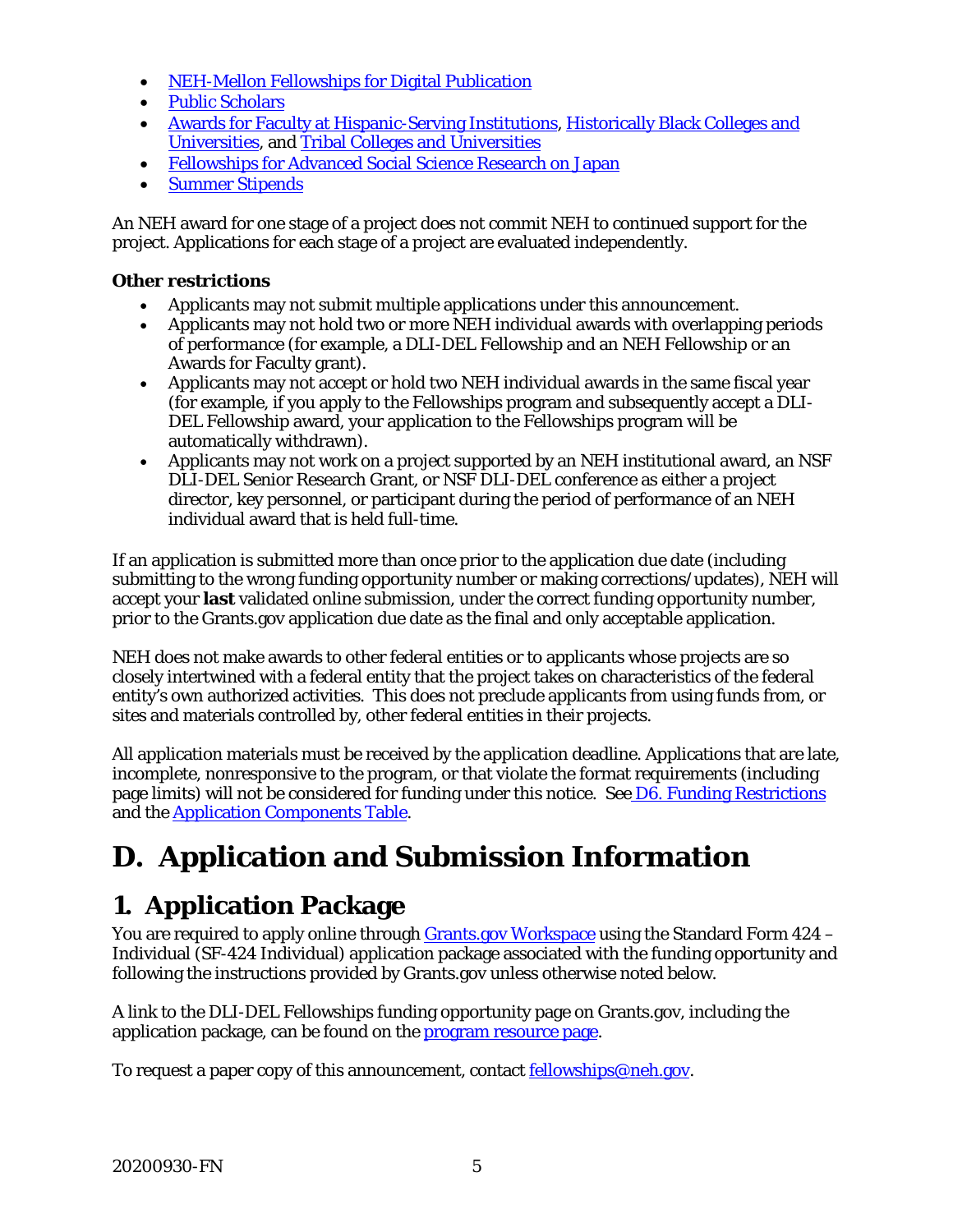Applicants who are deaf or hard of hearing (TTY users) can contact NEH via Federal Relay at 800-877-8399.

## <span id="page-8-0"></span>**2. Content and Form of Application Submission**

The Application Components Table below will help you prepare a complete application. In addition to the standard forms included in the Grants.gov application package, your application also consists of a narrative, and other required attachments. You will upload these components into the [Attachments Form.](#page-11-0) A budget is not required in this program.

Applications missing any required documents or conditionally required documents from this list will be considered incomplete and will be rejected from further consideration.

Applications that exceed page limits or violate format instructions will be considered nonresponsive and will be rejected from further consideration.

| <b>Application component</b>          | <b>Naming convention</b> | Page<br>limits   | <b>Notes</b>  |
|---------------------------------------|--------------------------|------------------|---------------|
| <b>Application for Federal</b>        | Not applicable           |                  | Required      |
| <b>Assistance SF 424 - Individual</b> | (Grants.gov form)        |                  |               |
| <b>NEH Supplemental Information</b>   | Not applicable           |                  | Required      |
| for Individuals                       | (Grants.gov form)        |                  |               |
| <b>Project/Performance Site</b>       | Not applicable           |                  | Required      |
| <b>Location Form</b>                  | (Grants.gov form)        |                  |               |
| <b>Attachments Form</b>               | Not applicable           |                  | Required      |
|                                       | (Grants.gov form)        |                  |               |
| <b>Attachment 1: Narrative</b>        | narrative.pdf            | 3                | Required      |
| <b>Attachment 2: Work plan</b>        | workplan.pdf             | 1                | Required      |
| <b>Attachment 3: Bibliography</b>     | bibliography.pdf         | $\mathbf{1}$     | Required      |
| Attachment 4: Résumé                  | resume.pdf               | $\boldsymbol{2}$ | Required      |
| <b>Attachment5: Samples</b>           | samples.pdf              | $1-2$            | Required      |
| <b>Attachment 6: Speaker</b>          | speakercommunity.pdf     | $1-2$            | Conditionally |
| community support                     |                          |                  | required      |
| <b>Attachment 7: Data management</b>  | dmp.pdf                  | $\mathbf{1}$     | Conditionally |
| plan                                  |                          |                  | required      |
| <b>Attachment 8: Archive support</b>  | archive.pdf              | $\mathbf{1}$     | Conditionally |
|                                       |                          |                  | required      |
| <b>Attachment 9: Degree conferral</b> | degreeconferral.pdf      |                  | Conditionally |
|                                       |                          |                  | required      |
| <b>Attachment 10: Explanation of</b>  | delinquentdebt.pdf       |                  | Conditionally |
| delinquent federal debt               |                          |                  | required      |

### <span id="page-8-1"></span>**Application for Federal Assistance – SF-424 - Individual**

This Grants.gov form is used to capture basic information about the applicant and the proposed project. Fields **1**, **2**, and **4** will be filled in automatically; field **3** will be left blank.

#### **5a-d. Applicant Information**

Provide your name, telephone number, e-mail address, and mailing address. You must include an e-mail address in the "Email" field. NEH will use this e-mail address to notify you of the outcome of your application.

Provide your mailing address. Note: Your ZIP code must include the four-digit extension, preceded by a hyphen. If you do not know your four-digit extension, use "-0000" (four zeros).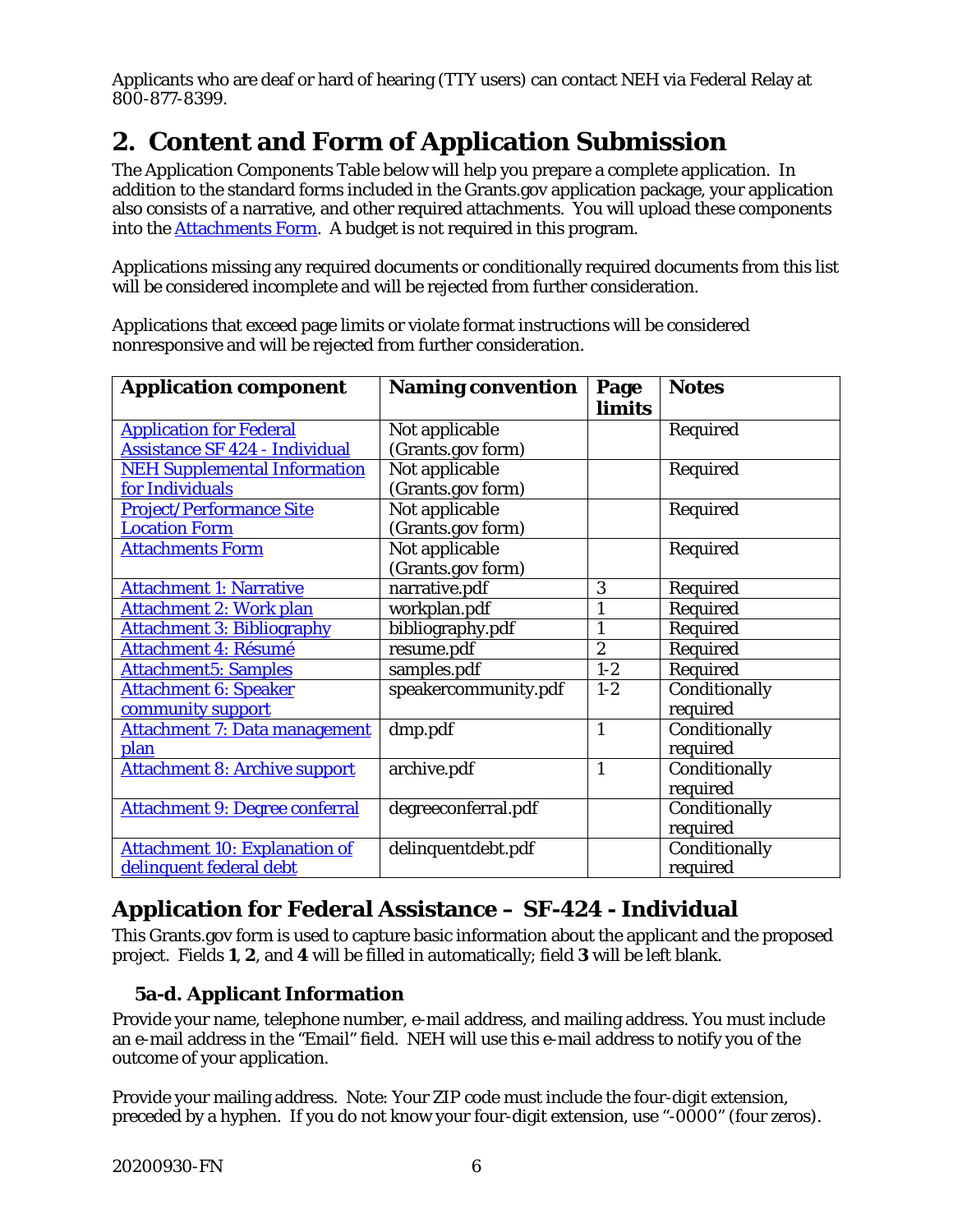Indicate your citizenship status with an "X."

Enter the number (just the number, not the state) of your Congressional district. To find the number of your Congressional district, type your ZIP code into the ["Find Your Representative"](https://www.house.gov/representatives/find-your-representative) tool on the U.S. House of Representatives website. If you do not have a Congressional district (that is, you are in a state or U.S. territory that does not have districts or you reside in a foreign country), enter a "0" (zero). If you live in one district but your institution is in another, provide the number for the district in which you live.

#### **6. Project Information**

a. "Project Title." Enter this, even though the field is not highlighted. The title may not exceed 125 characters (including spaces and punctuation). It should be descriptive, informative to a general audience, and free of specialized language. Avoid using a main title that requires clarification by the subtitle. When possible, include places and dates indicating a project's scope. Include the ISO language  $code(s)$ , if applicable  $(\frac{https://www.ethnologue.com/codes})$ . Note that NEH reserves the right to change the titles of projects that receive awards. Note that NEH reserves the right to change the titles of projects that receive awards.

b. "Project Description." Provide a brief overview of your project for a nonspecialist audience and explain the intellectual merit of the proposed work to linguistics and the broader humanities. Include no more than three ISO language codes, if applicable [\(https://www.ethnologue.com/codes\)](https://www.ethnologue.com/codes), and identify the most general family (or families) to which the specific languages(s) belong. If applicable, mention the location where the data will be archived. This description will appear on your application cover sheet and will serve as a project abstract during the review process. Do not exceed one thousand characters, including spaces. If you exceed one thousand characters, including spaces, Grants.gov may reject your application or cut off your project description at the thousand-character limit.

c. "Proposed Project." Enter the starting and ending dates for your proposed period of performance. You must start your period of performance on the first day of the month and end it on the last day of the month. Your period of performance must be at least six months long and no more than twelve months long, unless you are splitting your term into two separate active periods. In that case, each active period must be at least three months in duration, and the period of performance must not exceed 24 months.

Because award amounts depend on the number of months of work that you specify, the dates that you enter here will determine the maximum amount of your award. For more information on allowable award terms and how awards are calculated, see [Section B. Federal Award](#page-5-1)  [Information.](#page-5-1)

#### **7. Signature**

By clicking on the "I Agree" box, you certify the following:

1.) You are not presently debarred, suspended, proposed for debarment, declared ineligible, or voluntarily excluded from participation in covered transactions by any federal department or agency, and have not—within the three years preceding the submission of this application—been convicted of or had a civil judgment rendered against you for commission of fraud or a criminal offense in connection with a public (federal, state, or local) transaction or a contract under a public transaction; for violation of federal or state antitrust statutes; for commission of embezzlement, theft, forgery, bribery, falsification or destruction of records, making false statements, or receiving stolen property; had any public transactions terminated for cause or default; and are not presently indicted for or otherwise criminally or civilly charged by a governmental entity with any of the preceding offenses. (See 2 CFR parts [180](https://www.ecfr.gov/cgi-bin/text-idx?SID=c1289d8b76747052d92bcc65069016c1&mc=true&node=pt2.1.180&rgn=div5) and [3369.](https://www.ecfr.gov/cgi-bin/text-idx?SID=c1289d8b76747052d92bcc65069016c1&mc=true&node=pt2.1.3369&rgn=div5))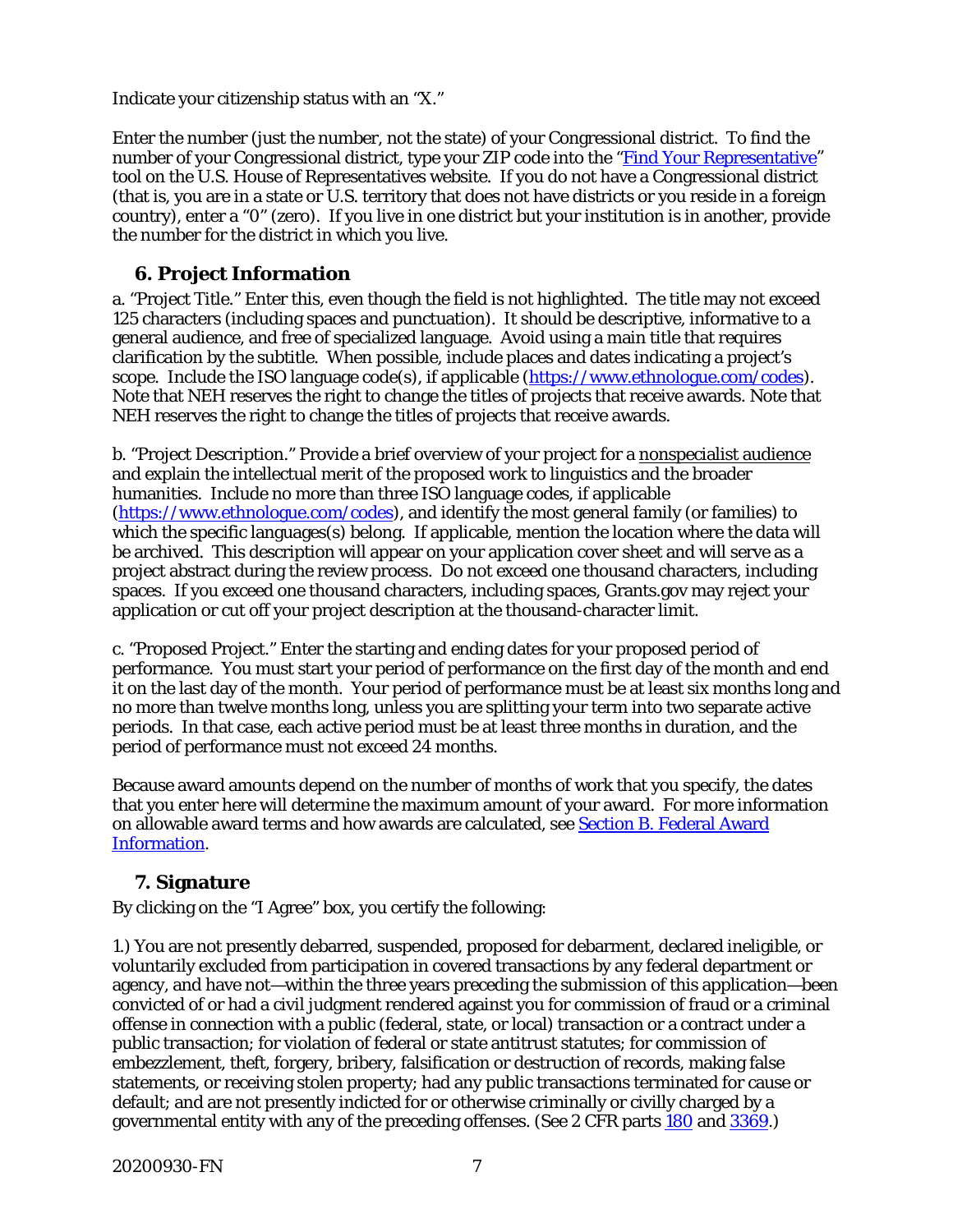<span id="page-10-0"></span>2.) You are not delinquent in the repayment of any federal debt or you are providing explanatory information about any delinquency and evidence that you are current on a prepayment schedule, if applicable. Examples of relevant debt include student loans, delinquent taxes, delinquent child support payments, and delinquent payroll taxes for household or other employees. See [OMB Circular A-129.](https://www.whitehouse.gov/sites/whitehouse.gov/files/omb/circulars/A129/a-129.pdf)

3.) You will comply with the [NEH-NSF Documenting Endangered Languages Fellowships Terms](https://www.neh.gov/grants/manage/neh-nsf-documenting-endangered-languages-fellowships-terms-and-conditions)  [and Conditions.](https://www.neh.gov/grants/manage/neh-nsf-documenting-endangered-languages-fellowships-terms-and-conditions)

Click on the "Save" button at the top of the form to save your work and return to the main menu.

### **NEH Supplemental Information for Individuals Form**

This NEH form provides additional professional information about you, your institution (if affiliated), and your reference-letter writers.

#### **Field of Project**

Using the drop-down menu, indicate the field(s) of your project. You may select one, two, or three fields. If you select more than one, list the primary field first. Program staff will take this information into account when assigning your application to a review panel.

#### **Project Director Field of Study**

Using the drop-down menu, choose the field of study that best describes your area of expertise.

#### **Address Information**

Indicate whether the address that you have given on the [Application for Federal Assistance SF](#page-8-1)  424 - [Individual form](#page-8-1) is your home or work address.

#### **Institutional Affiliation**

If you are affiliated with an institution, complete the information for that institution. Applicants with an institutional affiliation must include their institution's  $D-U-N-S^{\otimes}$  number, omitting hyphens. This number is generally provided by the institution's sponsored research office and it ensures that NEH identifies your institution correctly in the materials we provide to external reviewers.

If you are not affiliated with an institution, click "No" and continue to the Status section.

#### **Status**

Indicate if you are a junior scholar or a senior scholar. Junior scholars are defined as those who are seven years or fewer beyond their terminal degree; senior scholars are defined as those who are more than seven years beyond their terminal degree.

#### **Reference Letters**

Leave this section blank.

#### **Nominating Official**

Leave this section blank.

### **Project/Performance Site Location(s) Form**

Provide the primary location and any other locations where the project activity will occur **during the period of performance**. This form allows for the collection of multiple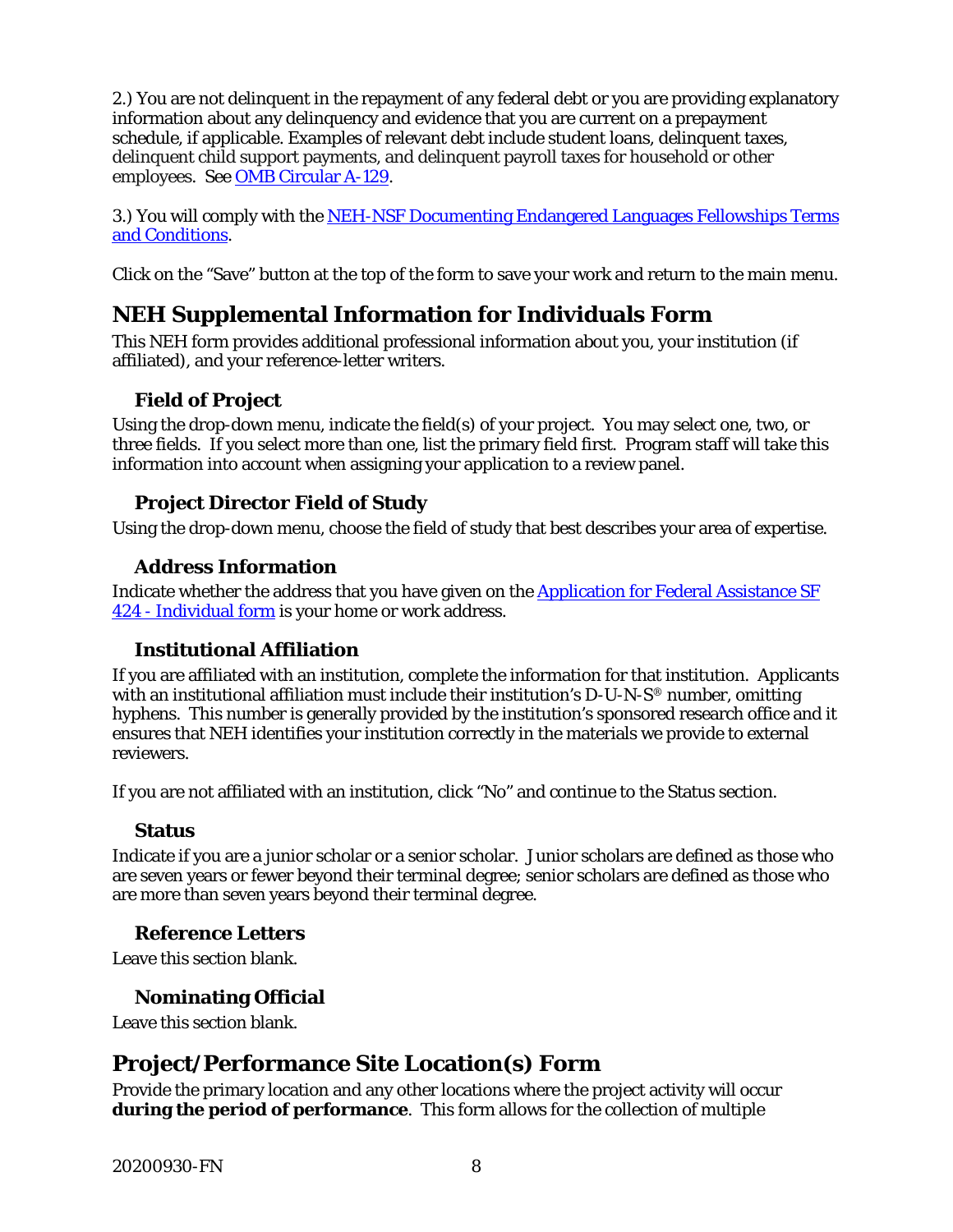<span id="page-11-0"></span>performance sites. If you need to add more project/performance site locations than the form allows, enter the information in a separate file and add it to the "Additional Locations" section. Instructions for each requested data element may be viewed by positioning your cursor over the blank field.

### **Attachments Form**

Attach your narrative and the other application components to this form. Consult the [Application Components](#page-8-0) Table to learn about the required application components, how to name each attachment, and the order in which to attach them. You must name and attach your files in the proper order so that NEH can identify them.

When you open the Attachments Form, you will find fifteen attachment buttons, labeled "Attachment 1" through "Attachment 15." By clicking on a button, you will be able to choose the file from your computer that you wish to attach.

Your attachments must be in Portable Document Format (.pdf). Make sure that all files in formats other than PDF (images, Word or Excel files, etc.) have been properly saved as PDF files. Do not simply rename your non-PDF files with PDF extensions. If an attachment contains multiple documents, you must merge those documents into a single PDF. Do not attach a zip file containing multiple PDFs.

Visit [Grants.gov's Adobe Software Compatibility page](https://www.grants.gov/web/grants/applicants/adobe-software-compatibility.html) to verify the compatibility of your current software or to download the appropriate version. Even if you choose to complete the online webforms in Workspace, you will need to convert the files that you will attach (to the Attachments Form) into PDFs. If you have a problem installing Adobe Reader, it may be because you do not have permission to install a new program on your computer. Many organizations have rules about installing new programs. If you encounter a problem, contact your system administrator.

Note the following Grants.gov file naming conventions: limit file names to 50 or fewer characters. Do not attach any documents with the same name. All attachments should have a unique name. Use only the following UTF-8 characters when naming your attachments: A-Z, az, 0-9, underscore, hyphen, space, period, parenthesis, curly braces, square brackets, ampersand, tilde, exclamation point, comma, semi colon, apostrophe, at sign, number sign, dollar sign, percent sign, plus sign, and equal sign. Attachments that do not follow this rule may cause the entire application to be rejected or cause issues during processing.

Grants.gov may accept and validate your submission even if required components are missing or are improperly formatted. This may result in NEH rejecting your application as incomplete. It is your responsibility to ensure that all required components are properly formatted, attached, and submitted.

Provide the following items in the order specified below to complete the content of the application. Each attachment must be saved as a PDF and named in accordance with naming conventions outlined in the [Application Components Table.](#page-8-0)

### <span id="page-11-1"></span>**Attachment 1: Narrative (required)**

Your narrative provides a comprehensive framework and description of all aspects of the proposed project. It should be succinct, well organized, and free of technical terms and jargon so that peer reviewers can understand the proposed project.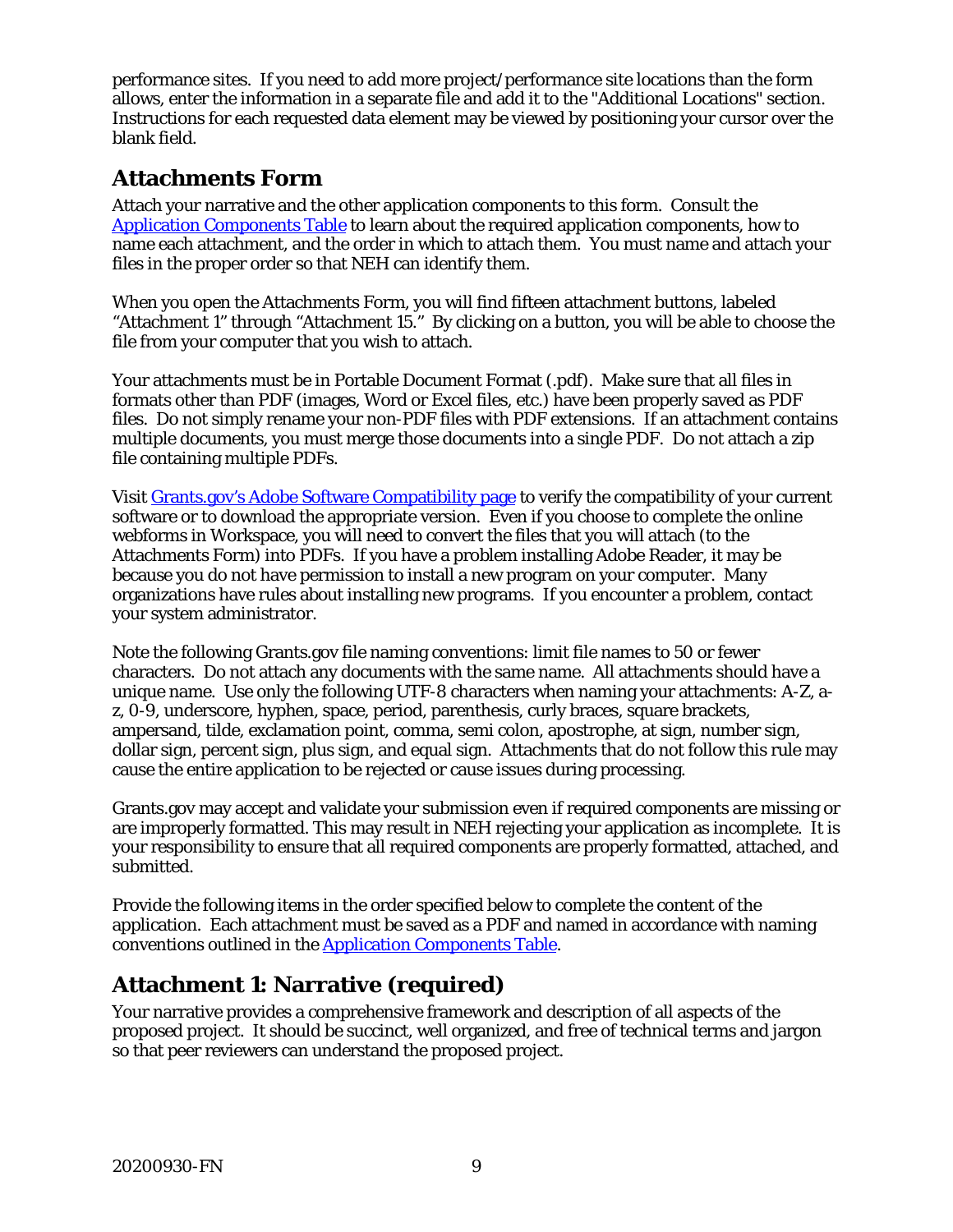You must limit the narrative to three single-spaced pages with one-inch margins and a font size no smaller than eleven points. Images, charts, diagrams, footnotes, and endnotes are allowed, if they fit within the page limit.

NEH has aligned each section of the narrative with a corresponding review criterion, but note that the criteria can be relevant in more than one section and that, taken together, the parts of the narrative should form a coherent whole. See [Section E1. Review Criteria](#page-18-1) for full descriptions.

Successful applications will contain the information below. Use the following section headings for the narrative. Name the file narrative.pdf.

#### <span id="page-12-0"></span>**GUIDANCE FOR NARRATIVE AND OTHER APPLICATION COMPONENTS**

To ensure that you fully address the review criteria, this table provides a crosswalk between the application components and the review criteria.

| <b>Narrative</b>                        | <b>Review Criteria</b>  |
|-----------------------------------------|-------------------------|
| Significance, impact, and endangerment  | <u>1</u>                |
| Organization, concepts, and methods     | $\overline{2}$          |
| <b>Competencies, skills, and access</b> | $\overline{3}$          |
| <b>Final product and dissemination</b>  | $\overline{\mathbf{4}}$ |
| <b>Application Component</b>            | <b>Review Criteria</b>  |
| <b>Work plan</b>                        | $\overline{5}$          |
| <b>Bibliography</b>                     | $\overline{2}$          |
| Résumé                                  | $\overline{3}$          |
| <b>Samples</b>                          | $\overline{2}$          |
| <b>Speaker community support</b>        | $\overline{2}$          |
| Data management plan                    | $\overline{\mathbf{4}}$ |
| <b>Archive support</b>                  | $\overline{\mathbf{4}}$ |

#### **Significance, impact, and endangerment (corresponds primarily to [Review Criterion 1\)](#page-18-1)**

Describe the intellectual merit and significance of the proposed project, including its value to linguistics and humanities scholarship. State and explain the project's aims and goals and its expected impact. Explain how your analysis and publication(s) will complement, challenge, or expand relevant existing studies in the field.

Discuss the level of endangerment of the language(s) to be investigated and the urgency of the need for documentation and analysis. Discuss any special linguistic, historical, cognitive, cultural, or social significance of the language(s).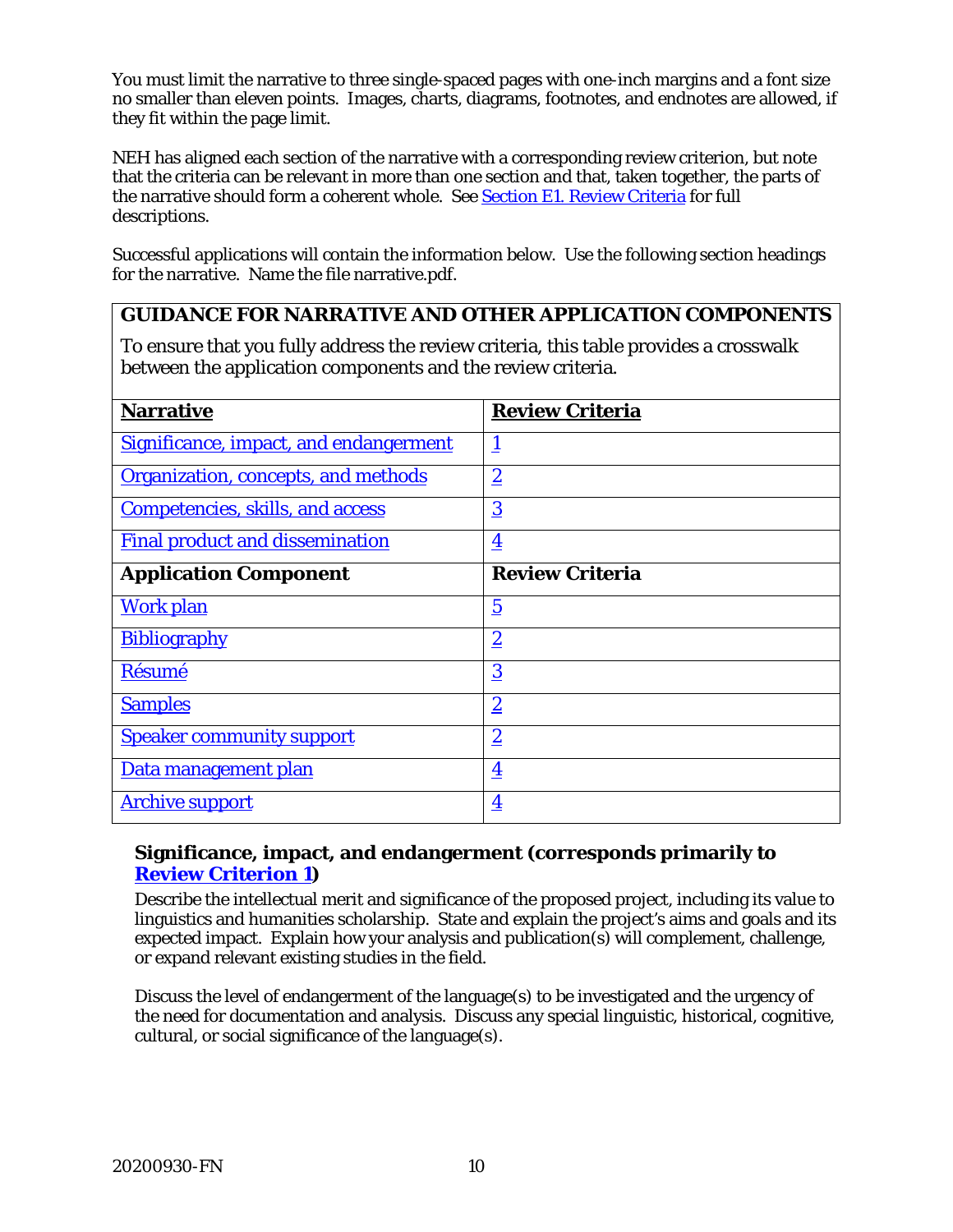#### <span id="page-13-1"></span>**Organization, concepts, and methods (corresponds primarily to [Review](#page-18-1)  [Criterion 2\)](#page-18-1)**

Describe the research design of the project. Explain the basic ideas, problems, or questions examined by the study and how your research will address them. Describe and justify the methods employed for documentation and analysis. Discuss the theoretical framework of your project and explain how your proposed analysis will advance it. Explain your concepts and your terminology. Where appropriate, describe and discuss primary and secondary sources. Use [Attachment 5: Samples](#page-14-1) to illustrate the content and presentation of the final product.

Describe and explain what parts of the study will be conducted on-site with speaker communities and what parts will be conducted elsewhere. If relevant to your proposed project, discuss collaboration and other arrangements made with the speaker community and refer to the related documentation of support included in [Attachment 6: Speaker community](#page-15-0)  [support.](#page-15-0) Such arrangements may include the training of native speakers in the practice of linguistics and the production of resources useful to the community of native speakers.

Identify what data your project will generate and include, if relevant, a statement about public access and sharing provisions to ensure the protection of privacy, confidentiality, security, intellectual property, and other rights or requirements.

If you are proposing a dissertation revision, state this and explain the changes, revisions, and expansions you plan, and how they will improve the original work.

#### <span id="page-13-2"></span>**Competencies, skills, and access (corresponds primarily to [Review](#page-18-1)  [Criterion](#page-18-1) 3)**

Explain your competence or background in the area of your proposed project. Where appropriate, include a brief overview of the results of previous related work supported by NEH or NSF, with or without collaborators. If the area of inquiry is new to you, explain your reasons for working in it and your qualifications to do so. Specify your level of competence in any language needed for the study.

Where relevant, specify the arrangements for access to archives, collections, or institutions that contain resources necessary for your work.

#### <span id="page-13-3"></span>**Final product and dissemination (corresponds primarily to [Review](#page-18-1)  [Criterion](#page-18-1) 4)**

Describe the project's plan for research publication(s) and any archived documentation. Provide information on how your work will be evaluated prior to publication, such as through peer review. Discuss how these grant products will reach and benefit the intended audience(s). Describe the dissemination of the publication(s) and other materials (for example, in print or digitally) and how they can be accessed. You must provide a rationale for projects resulting in publications that will be written in a language other than English and explain how access and dissemination will be affected.

If the project has a website, provide the URL. If the research during the fellowship includes language documentation, indicate the repository for the data created. If applicable, refer to the documentation of support from the relevant archive [\(Attachment 8: Archive support\)](#page-15-2) and the data management plan [\(Attachment 7: Data management plan\)](#page-15-1).

### <span id="page-13-0"></span>**Attachment 2: Work plan (required)**

Indicate the current state of the project and the part or stage of it that will be supported by the fellowship. Provide a work plan (in three-month increments or less) describing what will be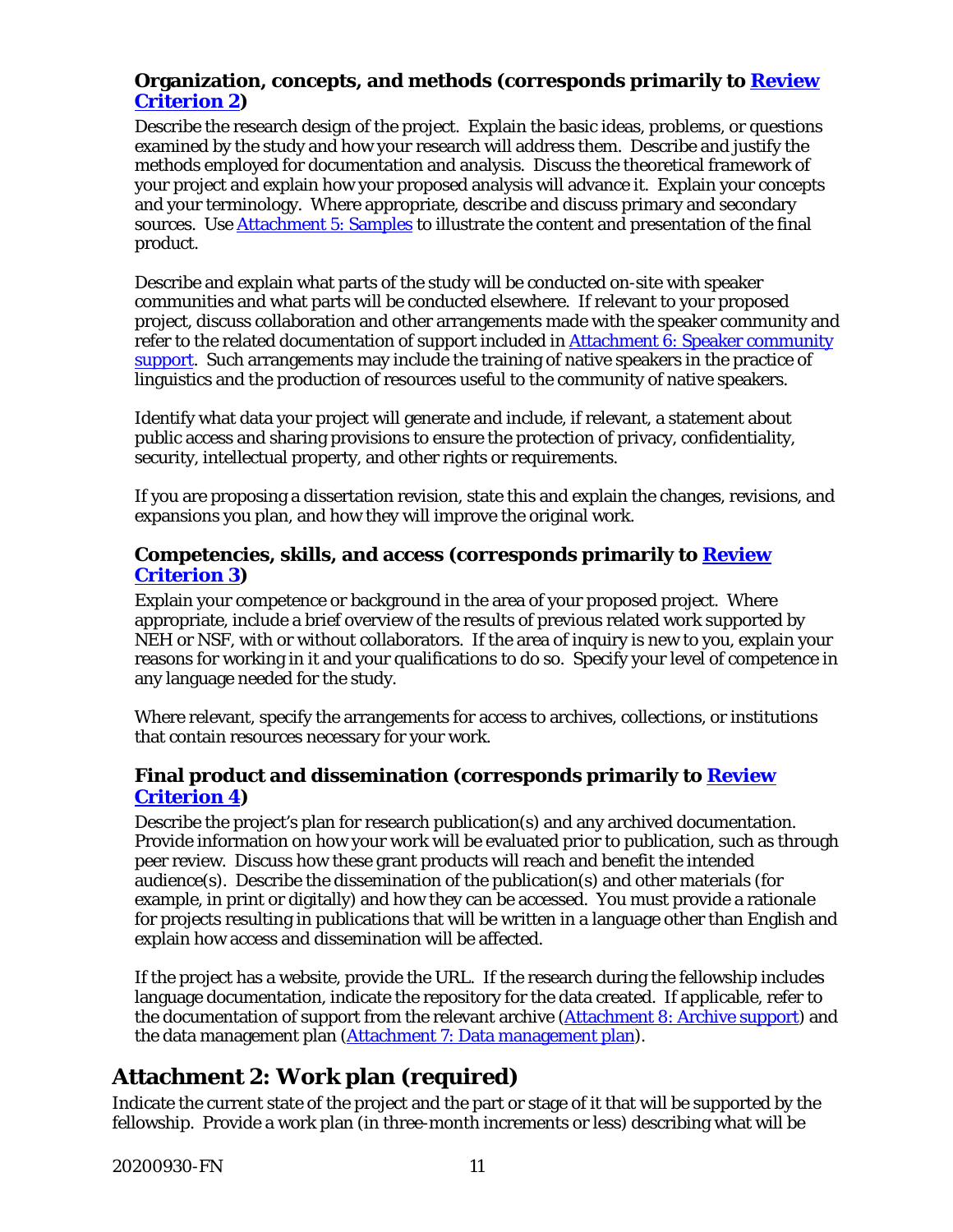accomplished during the period of performance, where you will be, and how you will spend your time. Your work plan must be based on a full-time commitment to the project; part-time work is not allowed. If you are proposing a non-continuous period of performance with two active periods of at least three months, indicate so here. If you do not anticipate finishing the entire project during the fellowship period, discuss your plan for doing so.

If you will be relying on institutional support or other sources to assist work, describe this and whether funding for this assistance is in place. If you and another researcher are seeking funds for the same project, clearly explain how the work will be divided and the extent to which each collaborator's contribution depends on that of the other.

Your work plan should not depend heavily on factors beyond your control, such as the receipt of outside reviewers' reports from a publisher. If you plan to submit a publication manuscript before the end of the period of performance, explain what additional work will be required and why it merits support. The work plan will be primarily considered under [review criterion 5.](#page-18-1)

The work plan must not exceed one page. Name the file workplan.pdf.

### **Attachment 3: Bibliography (required)**

The bibliography must not exceed a single page. Leave one-inch margins and use a font size no smaller than eleven point. Any standard bibliographic format is acceptable. Items referenced in the narrative should appear in the bibliography.

The bibliography should consist of primary and secondary sources that relate directly to the project. Include works that pertain to both the project's substance and its theoretical or methodological approaches to give a well-rounded representation of your project. Reviewers will use the bibliography to assess your knowledge of the subject area. The bibliography will be primarily considered under [review criterion 2.](#page-18-1)

<span id="page-14-0"></span>Name the file bibliography.pdf.

### **Attachment 4: Résumé (required)**

Your résumé must not exceed two pages. Do not submit a narrative biographical statement instead of a résumé. Include the following information:

- Current and past positions
- Education: list degrees, dates awarded, and titles of theses or dissertations
- Fieldwork and language documentation experience
- Awards and honors: include dates. If you have received prior support from NEH or from the DLI-DEL program (formerly the DEL program), indicate the dates of these awards and the products that resulted from them
- Publications: include full citations for publications and presentations

Your résumé will be considered primarily under [review criterion 3.](#page-18-1)

<span id="page-14-1"></span>Name the file resume.pdf.

### **Attachment 5: Samples (required)**

Append examples of up to two pages that illustrate the methods and results of your linguistic work. They may include, but are not limited to, sample dictionary or grammar entries; interlinear glossing; questionnaires; task protocols; records; and other materials. Samples will be considered primarily under [review criterion 2.](#page-18-1)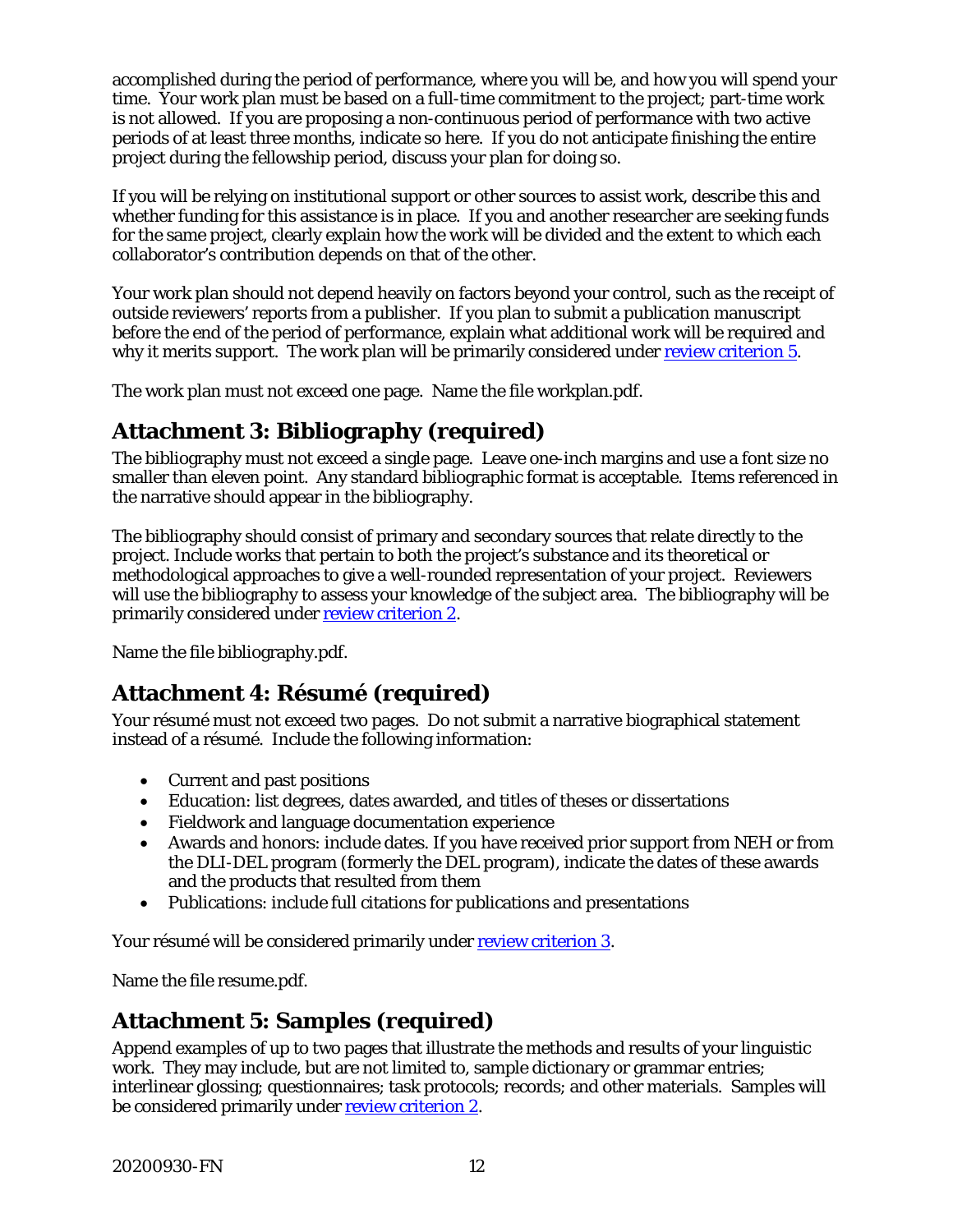Name the file samples.pdf.

### <span id="page-15-0"></span>**Attachment 6: Speaker community support (conditionally required)**

For projects involved with living or moribund languages, include documentation demonstrating that you have consulted with the relevant parties in the speech communities in which the research will be conducted. You should ensure that appropriate permissions for the proposed research have been requested. A letter from the relevant community that expresses support for your specific work can serve this purpose, or, if this is not feasible, provide evidence of this in an explicit statement. This information will be considered primarily under [review criterion 2.](#page-18-1)

This attachment must not exceed two pages. Name the file communitysupport.pdf.

### <span id="page-15-1"></span>**Attachment 7: Data management plan (conditionally required)**

If your project includes language documentation, describe how your data will be archived, sustained and supported. Explain how data generated by your project will be publicly accessible with minimal restrictions for non-commercial, educational purposes. (Restrictions on commercial use are acceptable.) The data management plan (DMP) should indicate how archived materials will be accessible to the public and discuss any restrictions to certain user groups or temporary time limits on open access.

Discuss your plans for archiving recordings, field notes, and processed documentary materials in a stable environment, preferably at one of the major national and international linguistic archives with long-term institutional commitment to data preservation and access (see <https://www.delaman.org/> and [https://www.coretrustseal.org/about/history/data-seal-of](https://www.coretrustseal.org/about/history/data-seal-of-approval-synopsis-2008-2018/)[approval-synopsis-2008-2018/\)](https://www.coretrustseal.org/about/history/data-seal-of-approval-synopsis-2008-2018/). Placing materials in personal digital storage or on a website is not considered sustainable archiving. In discussing methods to be employed in recording, documenting, and archiving the endangered language(s), include reference to current statements of best practices. Discuss aspects of the project that will ensure interoperability with related materials.

If you are requesting funding for the development, acquisition, preservation, or enhancement of geospatial data, products, or services, you must conduct a due diligence search at the Data.gov [list of datasets](https://catalog.data.gov/dataset) to discover whether the needed geospatial-related data, products, or services already exist. If not, you must produce the proposed geospatial data, products, or services in compliance with applicable proposed guidance posted at [www.fgdc.gov.](http://www.fgdc.gov/)

The data management plan must not exceed one page. Name the file dmp.pdf.

### <span id="page-15-2"></span>**Attachment 8: Archive support (conditionally required)**

Where applicable, include a letter of support from the archive, library, or other repository that indicates their willingness to archive project materials and outlining any specific arrangements which have been made for the long-term storage and public access to your documentation data.

This attachment must not exceed one page. Name the file archive.pdf.

### **Attachment 9: Degree conferral (conditionally required)**

Applicants who have satisfied all the requirements for a degree and are awaiting its conferral must include a letter from the dean of the conferring school or their department chair attesting that the applicant has satisfied all of the requirements for the degree by the application deadline.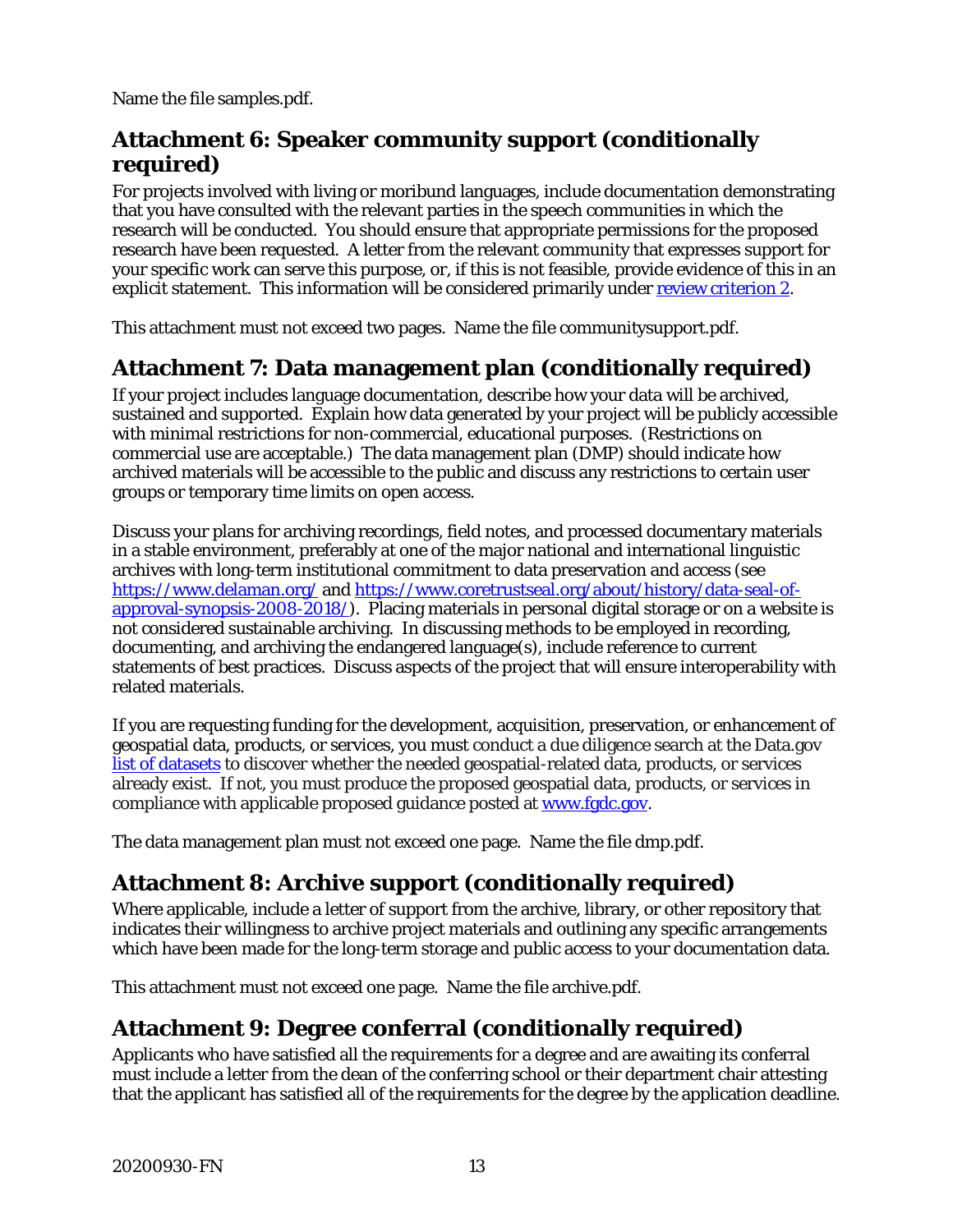<span id="page-16-1"></span>Name the file degreeconferral.pdf.

### **Attachment 10: Explanation of delinquent federal debt (conditionally required)**

If you are delinquent in the repayment of any federal debt, provide explanatory information on a separate page or pages. Also provide evidence that you have entered into a repayment agreement with the Internal Revenue Service, and that you are current on all payments due. Examples of relevant debt include student loans, delinquent taxes, delinquent child support payments, and delinquent payroll taxes for household or other employees. See [OMB Circular A-](https://www.whitehouse.gov/sites/whitehouse.gov/files/omb/circulars/A129/a-129.pdf)[129.](https://www.whitehouse.gov/sites/whitehouse.gov/files/omb/circulars/A129/a-129.pdf)

Name the file delinquentdebt.pdf.

## <span id="page-16-0"></span>**3. Grants.gov Registration Process**

All applicants to this program must submit their applications via [Grants.gov Workspace.](https://www.grants.gov/web/grants/applicants/workspace-overview.html)

If you are registering with Grants.gov for the first time, go to [https://apply07.grants.gov/apply/register.faces.](https://apply07.grants.gov/apply/register.faces)

Once you have registered at Grants.gov, you must add an "individual" profile in order to submit an application to this program or other programs for individuals. Instructions for adding a profile are available here:

[https://www.grants.gov/help/html/help/index.htm?callingApp=custom#t=Register%2FAddPr](https://www.grants.gov/help/html/help/index.htm?callingApp=custom#t=Register%2FAddProfile.htm) [ofile.htm](https://www.grants.gov/help/html/help/index.htm?callingApp=custom#t=Register%2FAddProfile.htm)

Only applicants whose Grants.gov accounts include an individual applicant profile will be able to submit applications to this program.

When you create your "individual applicant" profile, Grants.gov will automatically fill in the box for the D-U-N-S® number with a default value. Do not change this number.

Applicants who have already registered at Grants.gov and created an "individual" profile need not re-register to submit their applications. We encourage you, however, to check your account ahead of the deadline to confirm that it is still active and that your password has not expired.

If you have problems registering with Grants.gov or adding an "individual applicant" profile, contact the Grants.gov help desk at 1-800-518-4726 or [support@grants.gov.](mailto:support@grants.gov)

Applicants who lose their username and password can request a reminder at [https://apply07.grants.gov/apply/login.faces?userType=applicant&cleanSession=1.](https://apply07.grants.gov/apply/login.faces?userType=applicant&cleanSession=1)

Individuals do not need to register in the System for Award Management (SAM). Awards will not be processed for individuals with delinquent federal debt or for individuals who have been suspended, debarred, declared ineligible, or voluntarily excluded from eligibility for covered transactions by any federal department or agency. To see if you have delinquent federal debt or other exclusions recorded in SAM, go to the **SAM** website; click on "Search Records," and then on "Advanced Search - Exclusion."

NEH may not make an award to an applicant until the applicant has complied with all applicable requirements and, if an applicant has not fully complied with the requirements by the time NEH is ready to make an award, NEH may determine that the applicant is not qualified to receive an award and use that determination as the basis for making an award to another applicant.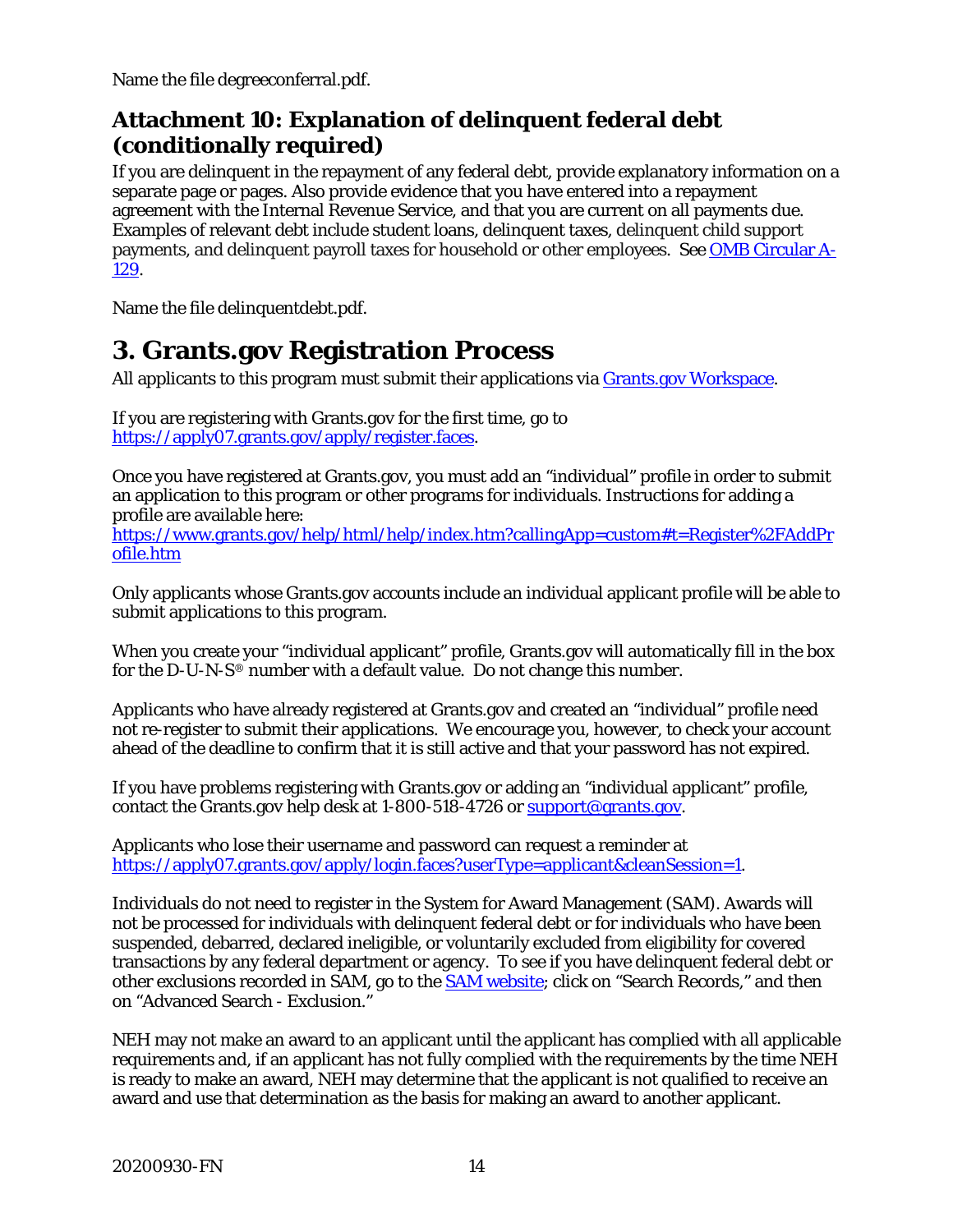NEH strongly recommends that you complete your registration at least two weeks before the application deadline. If you fail to allow sufficient time to complete registration with Grants.gov, you will not be given a deadline extension or waiver of the online submission requirement. All applicants must submit their applications for NEH funding via [Grants.gov Workspace.](https://www.grants.gov/web/grants/applicants/workspace-overview.html)

## <span id="page-17-0"></span>**4. Submission Dates and Times**

The due date for applications under this announcement is September 30, 2020 at 11:59 p.m. Eastern Time.

Applications must be complete, within the specified page limits, and validated by Grants.gov under the correct funding opportunity number prior to the deadline to be considered under this notice.

**[Confirm that you successfully submitted your application](https://www.grants.gov/help/html/help/Applicants/CheckApplicationStatus/CheckApplicationStatus.htm)**. It is your responsibility as an applicant to confirm that Grants.gov and subsequently NEH have received your application.

NEH will assign a tracking number beginning with FN- to your application when it has been received by the agency. The assignment of a tracking number does not guarantee that the application is free of technical problems (such as missing attachments or failure to convert attachments to PDFs). If NEH's system detects a technical problem with your application after retrieving it from Grants.gov, NEH will send you an email notification, provided you have included an e-mail address in your application.

Once an applicant formally submits an application, NEH will not comment on its status except with respect to issues of completeness and eligibility.

## <span id="page-17-1"></span>**5. Intergovernmental Review**

This funding opportunity is not subject to intergovernmental review under **Executive Order** [12373.](https://www.archives.gov/federal-register/codification/executive-order/12372.html)

## <span id="page-17-2"></span>**6. Funding Restrictions**

Funds under this notice may not be used for the following purposes:

- documentaries; podcasts; exhibitions
- research by students enrolled in a degree program, including research for doctoral dissertations or theses
- the preparation or revision of educational materials, including, but not limited to textbooks; curriculum development; the development of teaching methods or theories; and educational impact, language impact, or technical impact assessments
- the writing of books for children or young adults
- inventories of collections
- the writing of guide books, how-to books, and self-help books
- promotion of a particular political, religious, or ideological point of view
- advocacy of a particular program of social or political action
- support of specific public policies or legislation
- lobbying
- projects that fall outside of linguistics and related humanities fields; the creation or performance of art; creative writing, autobiographies, memoirs, and creative nonfiction; and social science research or policy studies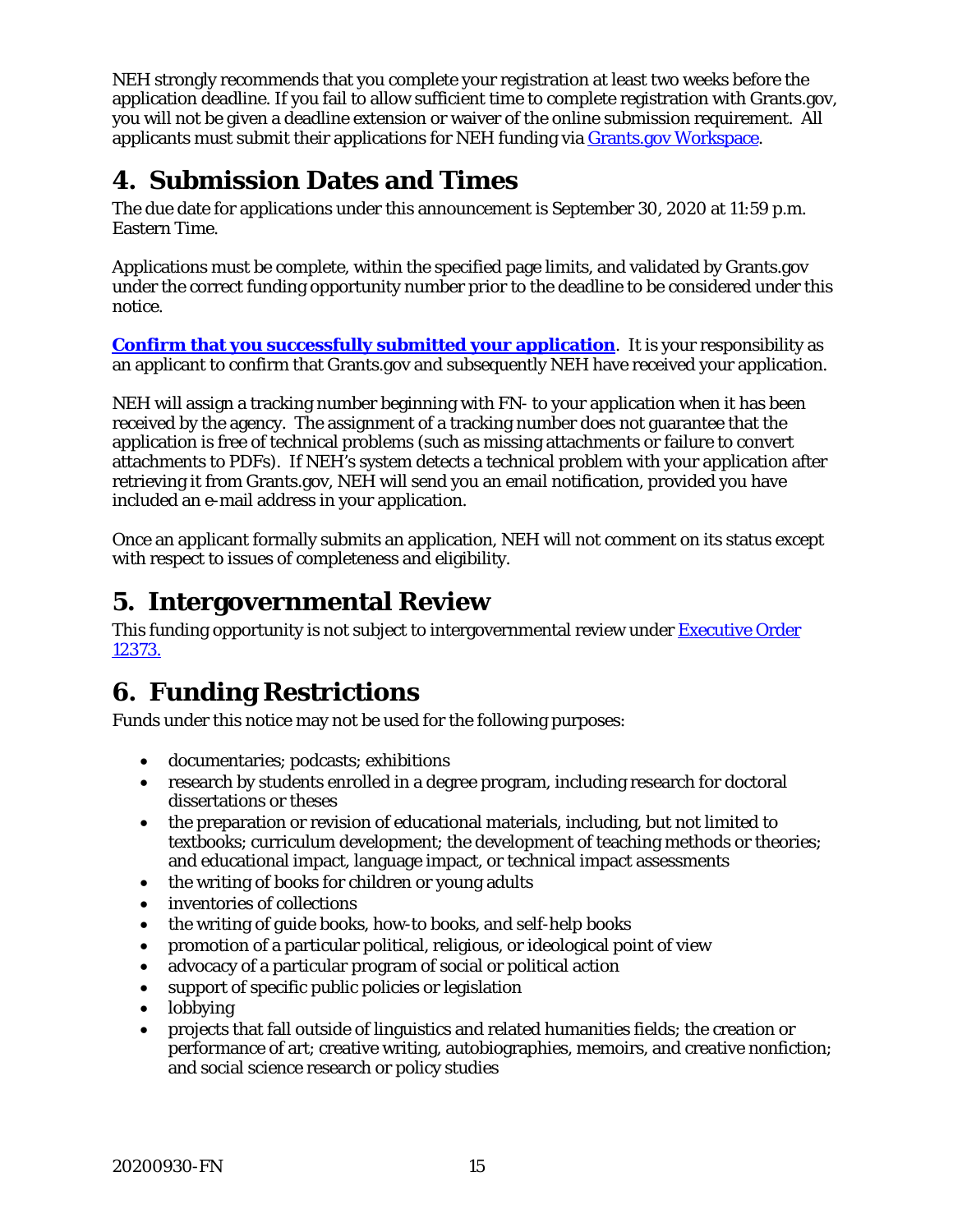Awards in this program are made to individuals; indirect costs are unallowable. If an individual recipient elects to have the fellowship paid through their institution, all NEH funds must be remitted to the individual. The institution may not take an institutional allowance.

# <span id="page-18-0"></span>**E. Application Review Information**

### <span id="page-18-1"></span>**1. Review Criteria**

Peer reviewers will use the following criteria to review applications in the DLI-DEL Fellowships program:

- 1. **Significance:** The intellectual merit and broader impact of the proposed project; its value to linguistics and humanities scholarship; and the level of endangerment of the language(s) to be studied.
- 2. **Methods and preparation:** The quality of the conception and description of the project's research design, including the depth of collaboration with speaker communities.
- 3. **Skills:** The quality or promise of quality of the applicant's work and the applicant's clarity of expression.
- 4. **Outcomes and Dissemination:** The quality of the project's results; the soundness of the data management and publication plans; and the dissemination ofand access to the project's outcomes.
- 5. **Work plan:** The feasibility and appropriateness of the proposed plan of work.

Each review criterion corresponds with specific sections of the [narrative](#page-11-1) and the [other](#page-8-0)  [application components.](#page-8-0)

## <span id="page-18-2"></span>**2. Review and Selection Process**

NEH staff review applications for eligibility and completeness. NEH uses a peer review process to evaluate all eligible and complete applications. Peer reviewers are experts in the field with relevant knowledge and expertise in the types of project activities identified in the applications. NEH instructs reviewers to evaluate applications according to the review criteria outlined in this Notice of Funding Opportunity. Peer reviewers must comply with Federal ethics and conflicts of interest requirements.

NEH staff comments on matters of fact or on significant issues that otherwise would be missing from peer reviews, then makes recommendations to the National Council on the Humanities. The National Council meets at least twice annually to advise the NEH Chairman. The Chairman considers the advice provided by the review process and, by law, makes all funding decisions. [Learn more about NEH's review process.](https://www.neh.gov/grants/application-process)

## <span id="page-18-3"></span>**3. Assessment of Risk and Other Pre-Award Activities**

Applications that have received a favorable objective review are reviewed for other considerations that include past performance, as applicable; continued applicant eligibility; and compliance with any public policy requirements. You may be asked to submit additional information or to undertake certain activities in anticipation of an award. However, even at this point in the process, such requests do not guarantee that an award will be made. Following review of all applicable information, NEH's approving and grant management officials will determine whether an award can be made, if special conditions are required, and what level of funding is appropriate.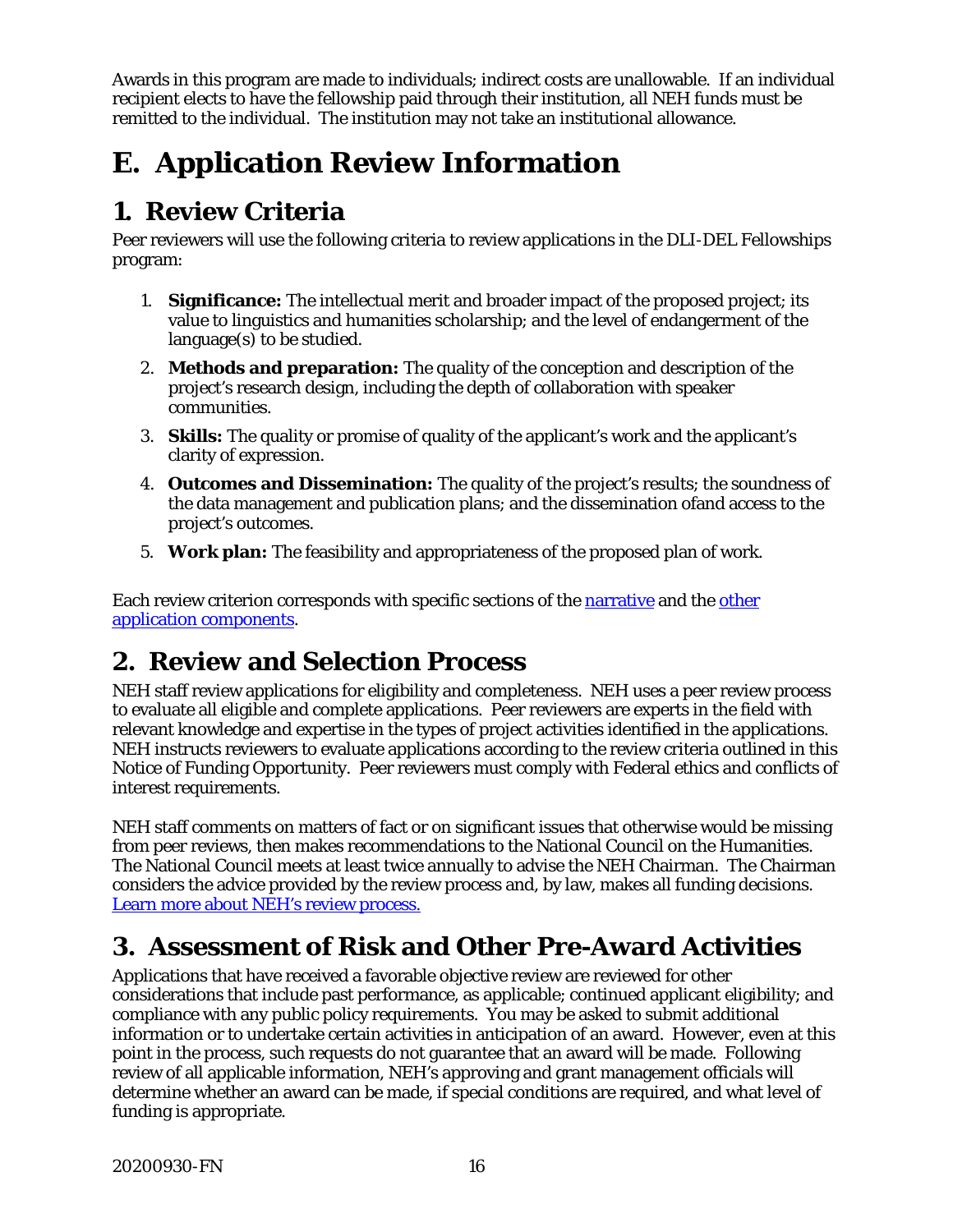Award decisions are discretionary and are not subject to appeal to any NEH official or board.

## <span id="page-19-0"></span>**4. Anticipated Announcement and Award Dates**

Applicants will be notified of funding decisions by e-mail in April 2021. Notice will be sent to the e-mail address supplied in the application (SF-424 - Individual form). For successful applicants, this notification is not an authorization to begin performance or incur related costs. Successful applicants will be required to complete the NEH Fellowship Acceptance Form, from which the payment schedule will be determined. Applicants may request evaluations of their applications by emailing **[fellowships@neh.gov.](mailto:fellowships@neh.gov)** 

# <span id="page-19-1"></span>**F. Federal Award Administration Information**

## <span id="page-19-2"></span>**1. Federal Award Notices**

Successful applicants will receive offer letters from the NEH Office of Grant Management by email as early as mid-April 2021.

## <span id="page-19-3"></span>**2. Administrative and National Policy Requirements**

Awards are subject to the NEH-NSF Documenting Endangered Languages Fellowships Terms [and Conditions,](https://www.neh.gov/grants/manage/neh-nsf-documenting-endangered-languages-fellowships-terms-and-conditions) and the specific terms and conditions in the Notice of Award.

### **Debarment, Suspension, Ineligibility, and Voluntary Exclusion Certification**

You must comply with [2 CFR §§180.335](https://www.ecfr.gov/cgi-bin/text-idx?node=2:1.1.1.2.9.3.3.8&rgn=div8) and [180.350](https://www.ecfr.gov/cgi-bin/text-idx?SID=8484a1410effbe760bcb6b134d9c035a&mc=true&node=pt2.1.180&rgn=div5#se2.1.180_1350) with respect to providing information regarding all debarment, suspension, and related offenses information, as applicable.

- 1) You certify, by submission of this application, that you are not presently debarred, suspended, proposed for debarment, declared ineligible, or voluntarily excluded from participation in this transaction by any federal department or agency.
- 2) Failure to make required disclosures can result in any of the remedies described in  $2 \text{ CFR}$ [§200.338,](https://www.ecfr.gov/cgi-bin/text-idx?SID=2262ad9c20e9d3a49f2c569c773c8aa1&mc=true&node=pt2.1.200&rgn=div5#se2.1.200_1338) including suspension or debarment. (See also 2 CFR parts [180](https://www.ecfr.gov/cgi-bin/text-idx?tpl=/ecfrbrowse/Title02/2cfr180_main_02.tpl) and [3369\)](https://www.ecfr.gov/cgi-bin/text-idx?SID=902a748402bef7d8543f27adaf553773&mc=true&node=pt2.1.3369&rgn=div5).
- 3) Where the prospective recipient is unable to attest to the statements in this certification, an explanation must be included in Attachment [10: Explanation of delinquent federal](#page-16-1)  [debt.](#page-16-1)

### **Providing access to NEH-funded products**

As a taxpayer-supported federal agency, NEH endeavors to make the products of its awards available to the broadest possible audience. Our goal is for scholars, educators, students, and the American public to have ready and easy access to the wide range of NEH award products. All other considerations being equal, NEH gives preference to those that provide free access to the public.

## **Copyright information**

NEH recipients may copyright any work that is subject to copyright and was developed, or for which ownership was acquired, under an award. NEH reserves a royalty-free, nonexclusive, and irrevocable right to reproduce, publish, or otherwise use the work for federal purposes, and to authorize others to do so. NEH has typically exercised this right in consultation with recipients to publish an excerpt from resulting grant product(s) in *Humanities* magazine or on the NEH website.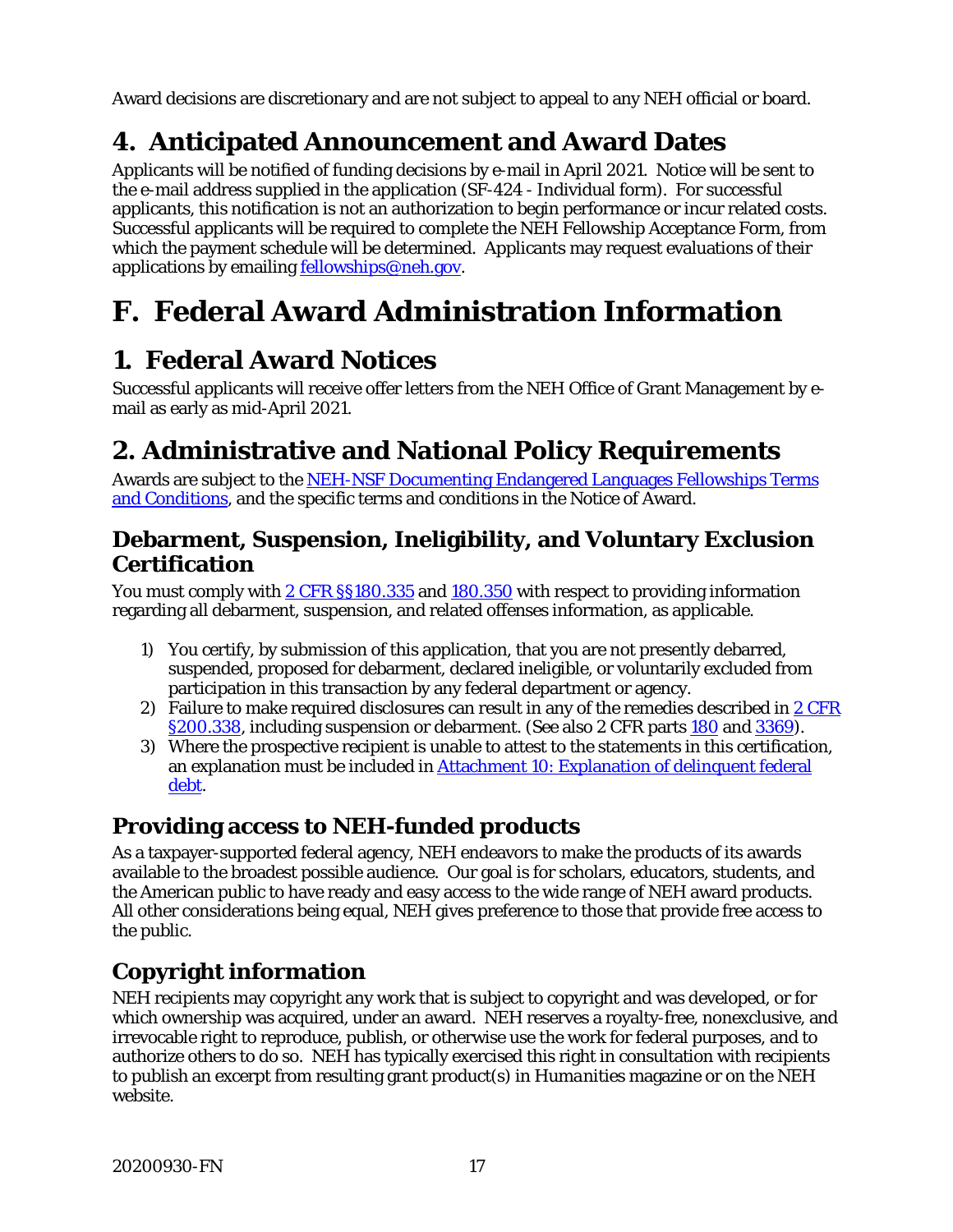### **Acknowledging NEH support**

All materials publicizing or products resulting from NEH-funded activities must contain an acknowledgment of NEH support. Consult the *[Acknowledgment and Publicity Requirements](https://www.neh.gov/grants/manage/acknowledgment-and-publicity-requirements-neh-awards)  [for NEH Awards](https://www.neh.gov/grants/manage/acknowledgment-and-publicity-requirements-neh-awards)* and *[Publicizing Your Project](https://www.neh.gov/grants/manage/publicizing-your-project)* pages on the NEH website for guidance on acknowledging NEH support and promotion.

### **NEH Research Misconduct Policy**

In accordance with the Federal Policy on Research Misconduct, published in the December 6, 2000, edition of the Federal Register, 65 Fed. Reg. 76,260, the National Endowment for the Humanities has established procedures for handling allegations of research misconduct applicable to both internal and external research programs supported by NEH. This policy reflects NEH's interest in the accuracy and reliability of the research record and the processes involved in its development. As defined in the Federal Policy on Research Misconduct, research includes all basic, applied, and demonstration research. Review NEH's Research Misconduct [Policy.](http://www.neh.gov/grants/manage/research-misconduct-policy)

### **Eliminate waste, fraud, and abuse**

Help NEH eliminate fraud and improve management by providing information about allegations or suspicions of waste, fraud, abuse, mismanagement, research misconduct (fabrication, falsification, plagiarism), or unnecessary government expenditures, during the period of award performance, to the [NEH Office of the Inspector General.](https://www.neh.gov/about/oig)

## <span id="page-20-0"></span>**3. Reporting**

**Final Reports**. Recipients must submit a final performance report within 90 calendar days after the period of performance ends. The final performance report collects information relevant to the accomplishments during the period of performance; the digital products arising or anticipated to arise from the project; financial support apart from NEH sources; the project's impact; and acknowledgement of NEH support. The final reports must be completed online in eGMS Reach, NEH's online grant management system. Further information will be provided in the Notice of Action. Learn more about general **Performance Reporting Requirements** and the [reporting requirements for NEH Fellowship recipients.](https://www.neh.gov/grants/manage/instructions-submitting-the-final-performance-report-neh-fellowships-faculty-research)

A final financial report is not required.

Recipients should notify NEH of digital publications resulting from work supported by NEH awards at the contact address below and are encouraged to grant NEH free access.

# <span id="page-20-1"></span>**G. Agency Contacts**

If you have questions about the program, contact:

Division of Research Programs National Endowment for the Humanities 400 Seventh Street, SW Washington, DC 20506 202-606-8200 [fellowships@neh.gov](mailto:fellowships@neh.gov)

For assistance in registering with or submitting your application through Grants.gov, contact Grants.gov 24 hours a day, 7 days a week, excluding federal holidays at:

Grants.gov Applicant Support